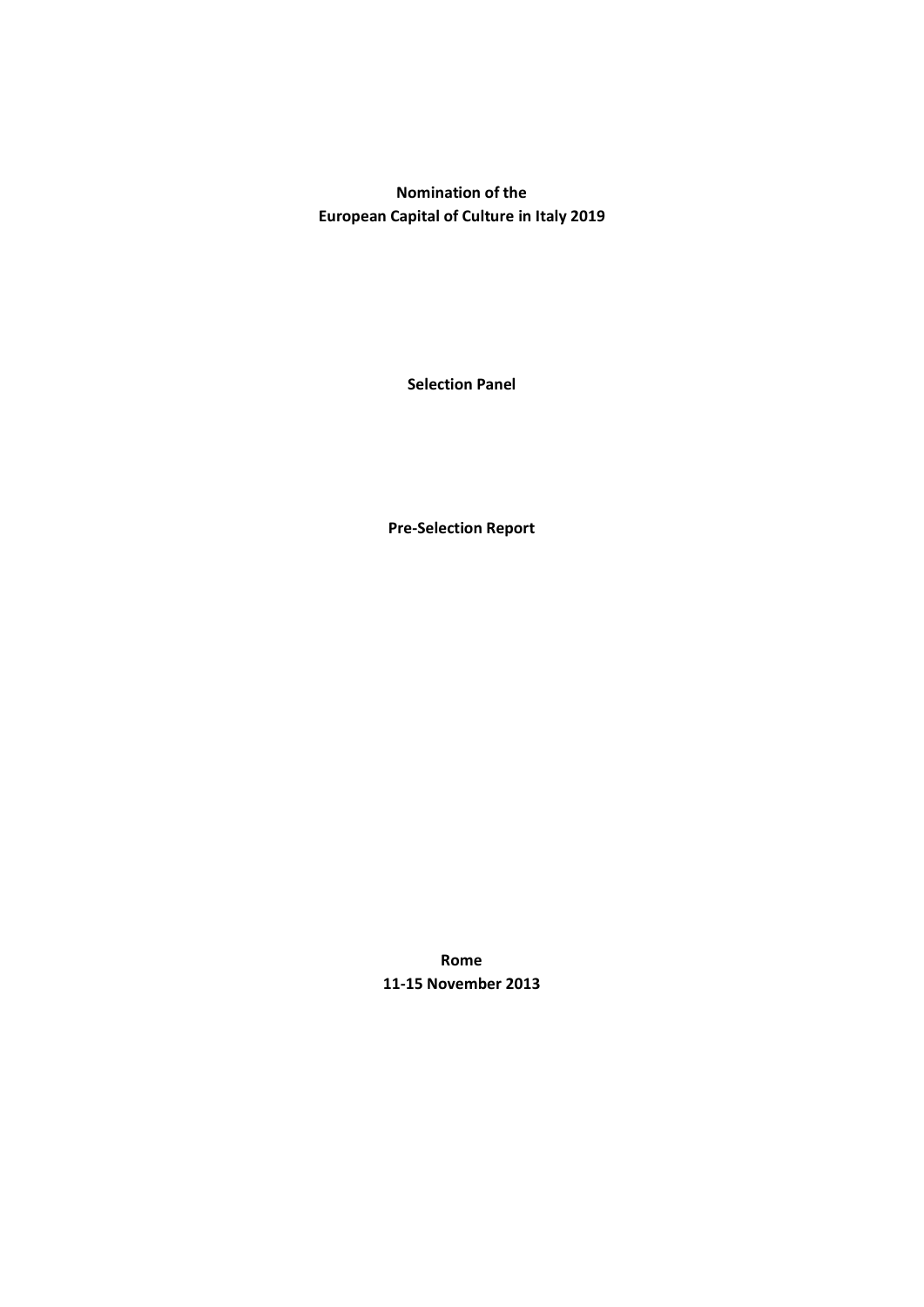### **Introduction**

In accordance with the Decision 1622/2006/EC of the European Parliament and of the Council of 24 October 2006 establishing a Community action for the European Capital of Culture event for the years 2007 to 2019 (hereinafter called "the Decision"), a competition has been launched to nominate an Italian city to the European Capital of Culture (ECOC) title in 2019.

The managing authority of the ECOC competition in Italy is the Italian Ministry of Cultural Heritage and Activities and Tourism (the Ministry) which appointed the "European Capital of Culture Focus Point" (hereinafter called "Focus Point") to administer the process. The procedure for implementing the competition in Italy was set out in the document "Rules of procedure for the competition" ("Regoli procedurali per la competizione" signed by the Ministry and published on the Ministry website on 23 April 2013.

The Ministry appointed the 13 members of the Selection Panel and published their names on the Ministry's website on 21 October 2013. As set out in Article 6 of the Decision, seven of these members had been nominated by the European institutions and the remaining six had been nominated by the Ministry in consultation with the Commission According to Article 7 of the Decision the Selection Panel has to assess the applications in accordance with the criteria set out in Article 4 of the Decision and following this assessment, agree on a shortlist of cities to be examined in greater depth in the Final Selection round, and to submit a report containing recommendations for those shortlisted cities. The Selection Panel makes recommendations. The decision on which cities to invite to the Final Selection is made by the Ministry.

The Ministry issued a call for applications for the 2019 ECOC title in Italy on 20 November 2012 with a deadline for submitting applications of 20 September 2013.

Twenty-one candidate cities submitted an application by the deadline in the form of bidbooks to the Focus Point, which forwarded them to the Panel members.

The candidate cities are: Aosta; Bergamo; Cagliari; Caserta; Città-diffusa Vallo di Diano e Cilento con la Regione Campania e il Mezzogiorno d'Italia; Erice; Grosseto-Maremma; L'Aquila; Lecce; Mantova; Matera; Palermo; Perugia; Pisa; Ravenna; Reggio Calabria; Siena; Siracusa ed il Sud Est; Taranto; Urbino; Venezia con il Nordest.

On behalf of the Ministry, the Focus Point organised the pre-selection meeting in Rome, at MIBACT, from 11 to 15 November 2013, and invited to it the Panel as well as all candidate cities. Eleven members of the Selection Panel were present at the pre-selection meeting: two of the members nominated by the European institutions were not at the meeting (one was excused on official business and one was ill). As indicated in Article 3 of the rules of procedure, members of the Panel cannot be replaced by substitutes.

The Panel designated Mr Steve Green as chair and Prof Emma Giammattei as vice-chair in accordance with article 2 of the rules of procedure. Members of the Focus Point and the European Commission attended as observers.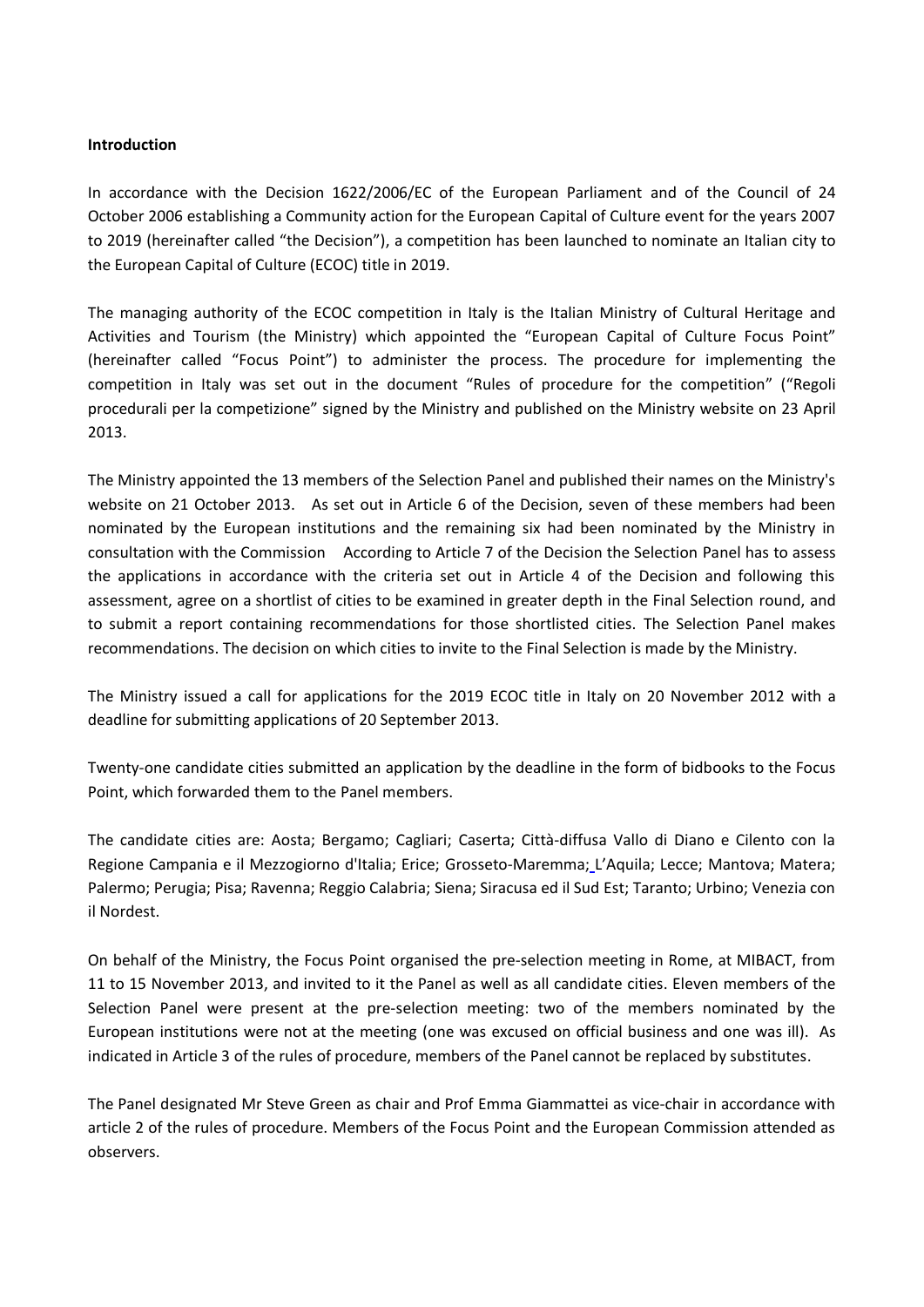In accordance with Article 5 of the rules of procedure, each candidate city had 30 minutes to present their bid, followed by 30 minutes of questions and answers. The order of appearance was alphabetical.

The Panel carried out a thorough assessment of the written applications as well as the presentations and answers to the questions during the hearings. It appreciated the considerable efforts made by all cities to prepare and to present a convincing bid for the European Capital of Culture in 2019. The Panel recognized the desire expressed by all cities to host the title and the work they had already undertaken – many including a strong involvement of their local communities. Many cities described their historic cultural activity and heritage which could form as a foundation for the future programme on which the competition is based. The Panel noted that the proposed programmes were all very stimulating and quite different in scope and in the themes addressed. The Panel also noted that the work undertaken by each city would certainly have positive effects on the role and nature of its cultural life whatever the outcome of their bidding. It hoped that all applicants, regardless of the eventual winning city, would implement as much of their proposed programmes as possible.

The Panel commended the creation of "Italia 2019" as a network of the candidate cities and hoped this innovation would assist all candidate cities develop their plans.

To draw up the shortlist of cities to be put forward to the final selection stage, the Panel

• thoroughly evaluated the extent to which the candidate cities proposed programmes meeting the objectives of the European Capital of Culture initiative, as set out in Article 3 of the Decision, and the criteria defined in Article 4 of the Decision, namely "the European Dimension" and the "City and Citizens" dimension;

• assessed the accuracy and quality of the responses provided by the cities to the questions included in the bidbook;

• carefully assessed the presentation delivered by each city and discussed the applications with the delegations in order to gain a better insight into their respective proposals;

• considered the potential impact of each of the programmes designed by the candidate cities for the title-year of European Capital of Culture at the national and European levels;

• considered that in order to be pre-selected, the candidates would have to satisfy all requirements, show that they were capable of ensuring the delivery of the designed programme of the event in practice and have a real chance of receiving its recommendation at the final selection stage.

# **2. Presentations by the candidate cities and the Panel's assessment.**

Twenty of the 21 candidate cities presented their respective programmes for the ECOC 2019 title in Italy to the Selection Panel. Many of the delegations were led by the Mayor or a senior elected representative. An important feature to all candidates was the uncertainty of the proposed budget and in many cases the contribution of the national government. The Panel noted this as a common factor.

The Panel noted that many candidates included the Melina Mercouri prize of €1.5m in their proposed budget. This prize is not automatic; it is conditional on a specified set of criteria and if awarded would be decided on the recommendation, in 2018, of the Monitoring Panel to the European Commission.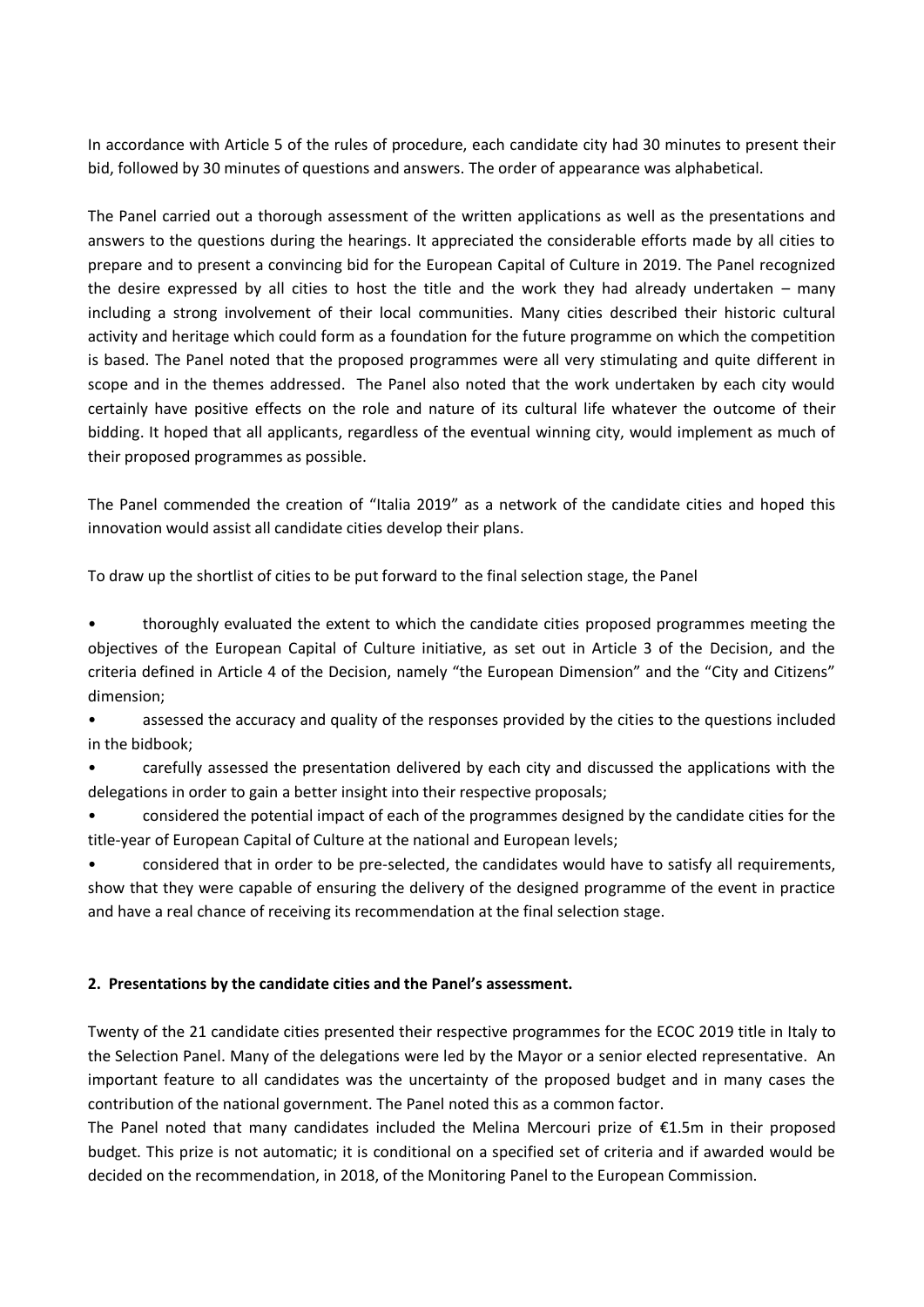The panel thanks all the participating cities and especially all the people who contributed to the bidbooks and presentations.

# **Aosta**

The delegation presented their programme theme as "a Carrefour of Europe" where different cultures meet. This relates to the history of the region as well as contemporary Aosta. The programme is based on the concepts of interaction, integration and sharing. There is a strong link with the landscape and environment. The delegation pointed out several new and planned cultural institutions, several of which will form incubators for the 2019 programme. There are strong links with the creation of a new university. The delegation described their strong links with Torino and Albertville.

The proposed budget for the programme is  $\epsilon$ 65m of which  $\epsilon$ 42.9m would be for programme expenditure the majority of which comes from the existing planned cultural budget of the city. They would not require funding from the national government.

The city plans to form an organizing committee to manage the programme and then a "special purpose entity" The Artistic Director would be appointed. The proposal has the unanimous support of the City Council.

# *Panel assessment*

*The Panel appreciated the planned development of the cultural sector and the commitment to increase cultural tourism. They however found the programme to be unclear and undeveloped at this stage and overly based on the existing programmes and events. It was unclear on the benefits to local cultural sector and artists. The European Dimension and city and citizens criteria did not focus much in the bidbook or presentation despite possible opportunities (e.g. over using the local languages to link with other users of minority languages in Europe).*

#### **Bergamo**

The delegation explained their project proposal aims to go "Beyond the Walls", building new relationships with Italian and European cities, uniting a traditional approach to culture (essentially based on art, history and literature) with natural sciences and technology. The programme aims to overcome barriers between the arts and sciences: "art-science". They highlighted aspects of the city such as the importance of volunteering, the employment rate even in the context of the economic crisis, the capacity of integrating immigrants (16% of the population).

The programme structure, in line with their overall concept has four streams (civil society, European networks, sustainability, innovation) with two "strategic directions" each. They have prepared a time table for the activities for 2013 to 2022. The delegation explained how they intend to use the Milan 2015 Expo as a marketing opportunity. The delegation described the recent open call which led to over 200 ideas, with most schools participating in ECOC related activities. They have hosted a meeting with all of the candidate cities in Bulgaria. An element of their programme is "European Cultural Embassy". Already opened it acts as a venue for European specialists in many disciplines, not only cultural, to interact with citizens.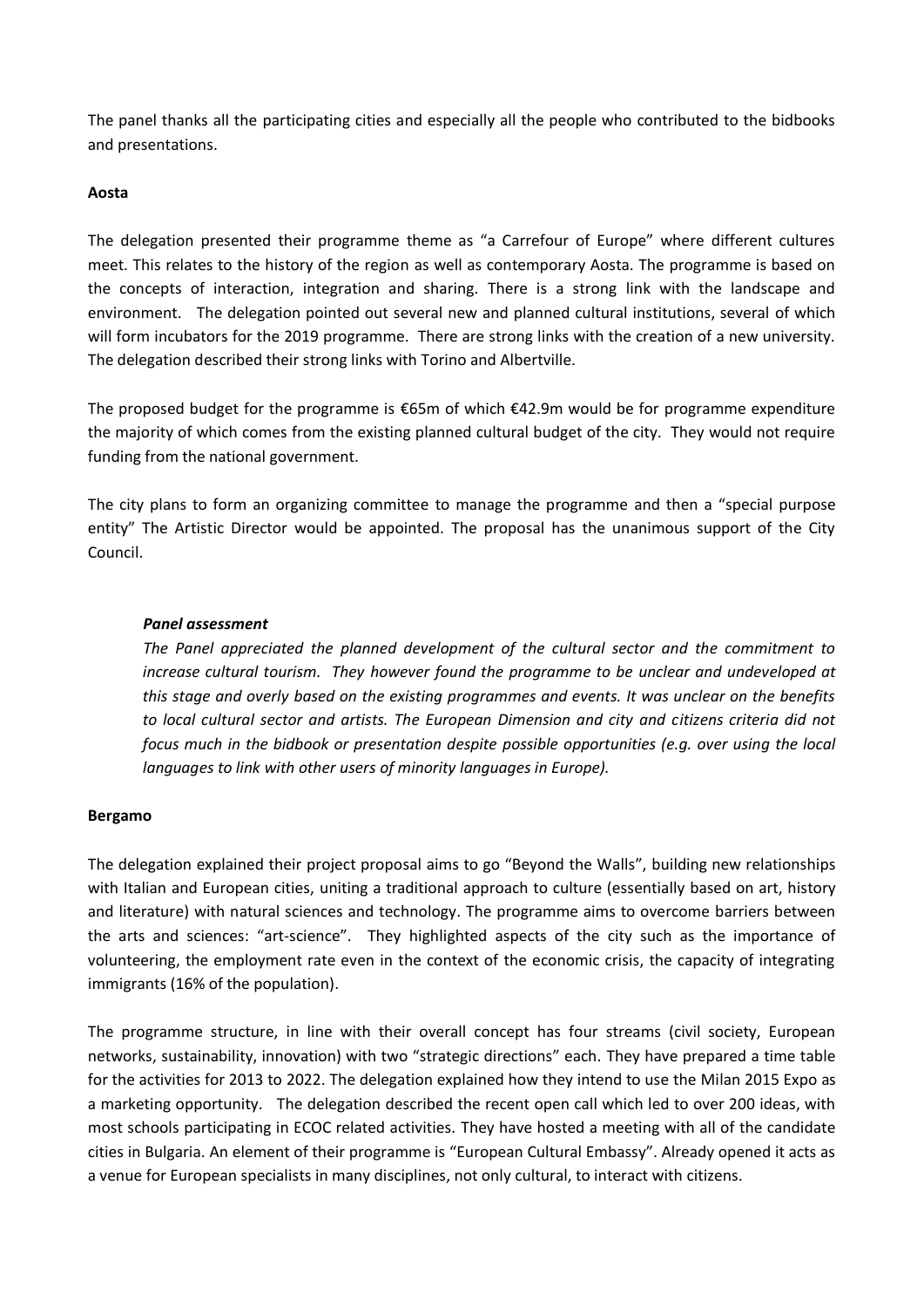The programme has a projected budget of €35m of which €21.1m is for programme expenditure. 74% is expected from the public sector and 26% from the private sector.

The ECOC candidature has bipartisan support in the City Council. An organizing committee has been set up to manage the ECOC programme. Its membership is from public, private and independent sectors. The Artistic Director will be recruited through an open call.

# *Panel Assessment*

*The Panel recognized the existing plans to develop the cultural infrastructure of the city in the development of the bid. The Panel also welcomed the intention to combine arts, innovation and science. However the connection between this engagement and the proposed programme was not clear. The arts-science relationship, so important in the concept did not appear clear in the project listing, while the participation of the citizens living in the city and its surroundings was not clear in the bid. Indeed the detailed listing of projects, and their projected budgets, matched the expected budget and did not seem to allow new projects, bottom up, to be included. The programme appeared too based on existing activities rather than "exceptional" in the year. It was felt that the European Dimension, especially increasing awareness of the diversity of cultures in Europe, was not covered beyond the Embassy and importing European visitors and artists. As an example, the ambition to have a North/South dialogue within Italy could have been further extended to the whole of Europe.*

# **Cagliari**

The delegation introduced the ECOC candidature as an important stage in a major urban transformation process, started two years ago by the City Council. It is not limited to physical changes. The aim is to rethink Cagliari on a cultural basis, to attempt of overcoming the current employment crisis that mainly affects young people and women.

The ECOC programme is based on the concepts of "urban laboratory" and "know-how", making the city a place of experimentation for cultural, artistic and scientific languages. It is structured on five "landscapes": "visual landscapes" related to art (painting, sculpture, etc.), "imaginary landscapes" (theatre, cinema), "literacy landscapes" (literature, poetry), "sound landscapes" (music, dance), "creative landscapes" (design, new technologies). A feature of the programme is the "EuCHos" project or European Cultural Homes. These act as hubs for activities with a strong European collaboration.

The proposed operational budget is €29.4m of which €18.3m is for programme expenditure. The public sector is forecast to provide €20m with over €8m from the private sector. An element of the operating budget is expected from the competitive EU culture programmes.

The ECOC would be managed by an ECOC Office flanked by an Artistic Board. The intention is to have a multi-headed artistic board rather than a single Artistic Director.

# *Panel Assessment*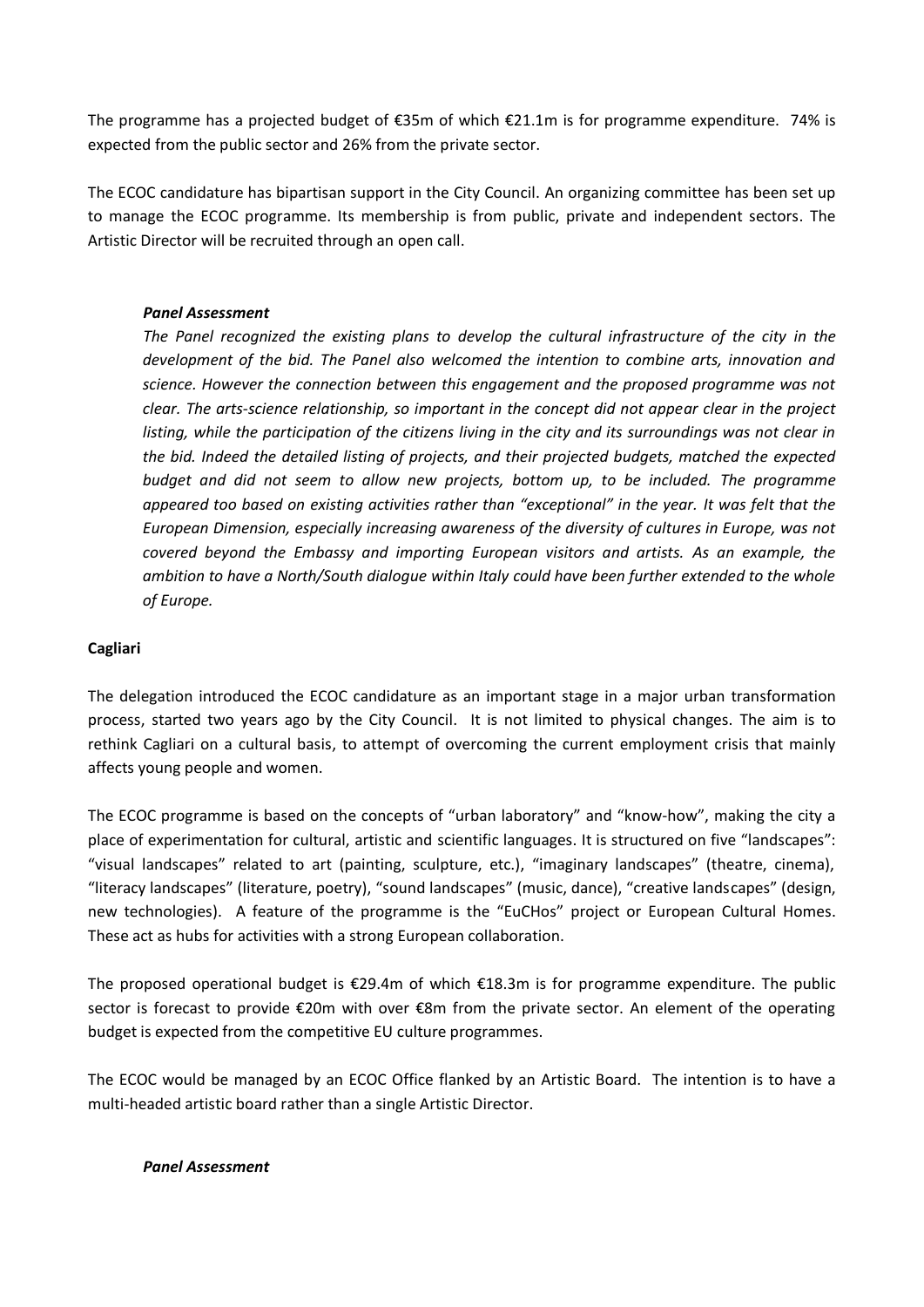*The Panel admired the approach and commitment shown at the presentation and the drive to deliver a successful ECOC. The bidbook had a very clear draft of objectives for the programme which indicated a clear focus on what the city wished to achieve, strengthening cooperation in the field of culture and promoting lasting dialogue at European level. The Panel welcomed the governance structure because of its administrative capacity for running the future events. There was clear evidence presented to the Panel of the active engagement of citizens and cultural operators in the development of the bid. The panel noted several positive approaches to the European Dimension including working with and learning from other European island cities and the use of the Sardinian language in a Europe of lesser-used languages. The Panel noted the EuCho's areas of cultural creation and their development in the time period 2014-2019 as an interesting model for the promotion of the transnational mobility of people working in the cultural sector. The projects outlined in the bid book showed a wide range of European partners. The Panel noted the cities policy of shared decision making and its use in developing the ECOC programme.* 

#### **Caserta**

The delegation presented the project with the theme of "A Sense of Europe". The aim is to regenerate the territory based on the concepts of utopia, justice, legality and sharing. The intention is to involve the whole region not just the city. One of the aims is to change the negative image of the city as the home of "Gomorra". The region has one of the youngest average ages of citizens in Italy and has a high tradition of volunteering with strong local associations.

The programme is structured around 6 themes based on the senses (touch, hearing, sight, smell, taste and the "next sense of Europe"). The delegation said they were not looking at the programme in detail at this stage. There were opportunities to work on projects with cities in the region as well as link to the heritage sites such as Pompeii.

The proposed budget is €25m of which €13m is for programme expenditure. The City would contribute €2m, the region €7.5m and the national government €4m. None of these are confirmed yet. The bid team have not yet forecast any private sector contribution.

If selected the ECOC governance will be handed over to a foundation to manage, with protocols to ensure coordination between the various official bodies. A cultural manager will be appointed.

#### *Panel Assessment*

*The Panel appreciated the enthusiasm of the delegation and their objectives to improving the image of the city. The bidbook contained some positive developments to the cultural offer in the city beyond the well-known heritage attractions. The lack of a programme outline meant it was not possible to assess the European Dimension aspect of the criteria. It appeared both in the bidbook and the presentation that the bid was to a great extent top-down with limited engagement of citizens, especially given the age profile of the region*.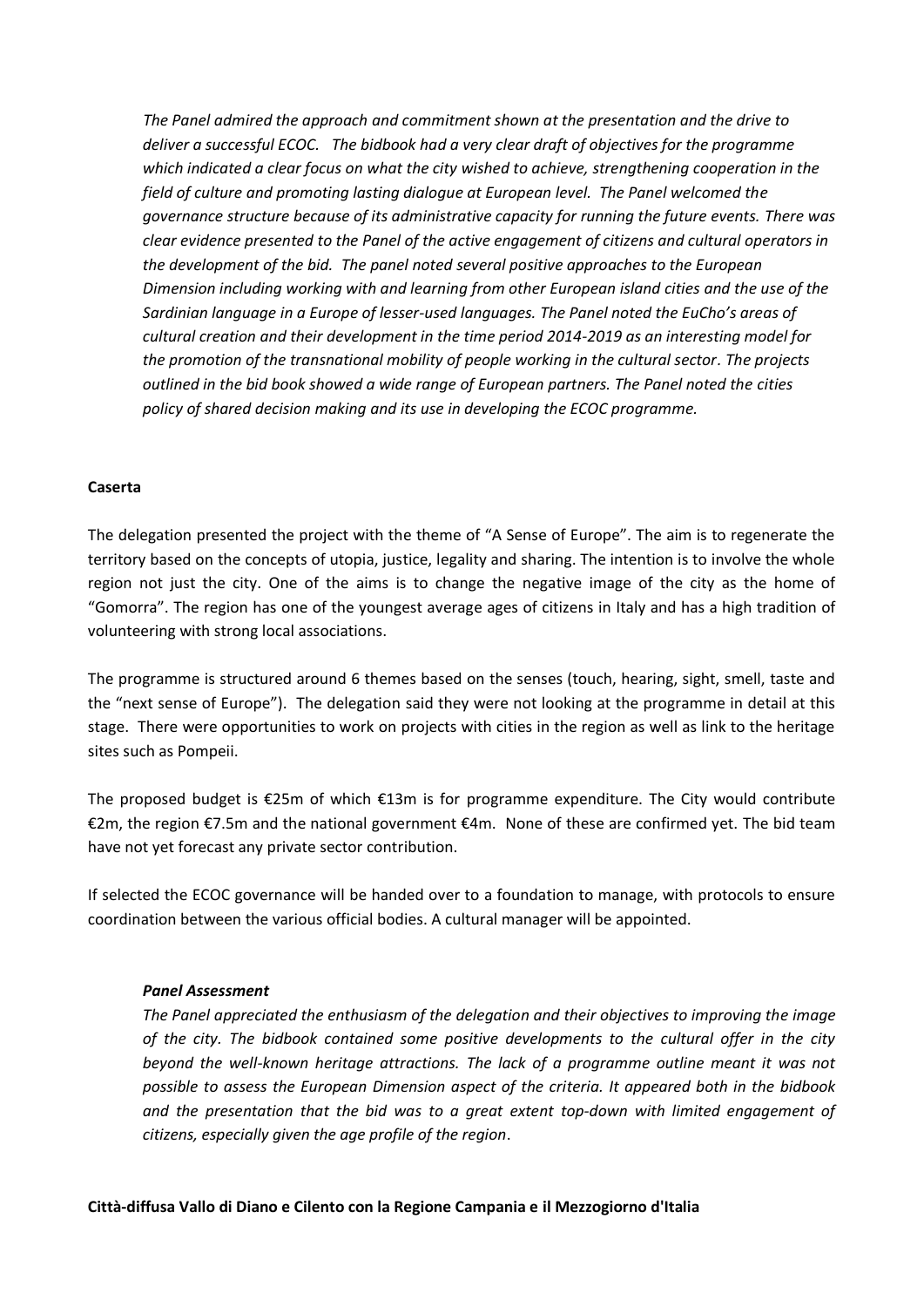Città-diffusa Vallo di Diano e Cilento con la Regione Campania e il Mezzogiorno d'Italia did not take advantage of the invitation to present their programme to the Panel. They did provide an additional written communication. Some points were accepted by the panel as items which normally are discussed at the preselection meeting (e.g. clarification on the governance structure) but others were deemed ineligible (i.e. a new budget). The Panel accepted that ""comunità montane" (mountain communities)" were eligible to bid for the ECOC title. The programme set out in the bidbook under the provisional slogan "Culture is the key to open all doors, all boundaries" describes the region as one which favours cultural economy and quality tourism. The bid is put forward by a group of individuals with strong connexions to the region. At this stage a programme outline has not been prepared and as noted above the budget is uncertain.

#### *Panel Assessment*

*The details in the application are too sketchy even at this stage to recommend the application is taken further. There are no indications that the two criteria are being addressed. There remain doubts about the governance which affect financing and the ability to deliver a programme.* 

# **Erice**

The delegate opened his presentation by informing the Panel that, although born in Erice and now residing elsewhere, he has no formal contact with the Erice authorities.

He explained the concept of the bid as "you can live culture, culture as knowledge". The ECOC would be "oriented to the development of human potential, the health and the body and the evolution of the mind and of the spirit, love for nature and respect for human values, in search of unity and synthesis between sciences, art spirituality and creating fertile land where you can rediscover yourself". The programme would go beyond events and focus on a new lifestyle: a "beacon of peace". A highlight would be the local sustainability of the programme as a way of focusing attention on the need for a fundamental change in society. There is neither project outline nor a formal budget at this stage.

# *Panel Assessment*

*Despite the passion and impressive commitment expressed in the presentation the Panel's view was that a bid for an ECOC title could not realistically be submitted by an individual without the formal support of a local administration. It was unable to see how the vision and concepts were to be translated in programmes or leave a sustainable legacy. The vision as outlined in the bidbook and the presentation did not meet either of the two criteria for an ECOC.*

#### **Grosseto-Maremma**

The delegation promoting the ECOC candidacy presented the project "Maremma, the Fluctuating European Capital 2019 of Culture, Nature and Love". The concept is based on the belief that culture should be autonomous from politics and economy, as it is driven by totally different rules. The project "makes no concession to identity: the actions are indifferent to identity (local, religious, ethnic, national, cultural, sexual, political, etc.)". The European dimension is regarded as "the opportunity to pass another limit: a discourse on being citizen of the world and the universe". A key aim would be to change the idea that citizens of the region are living in a marginal territory.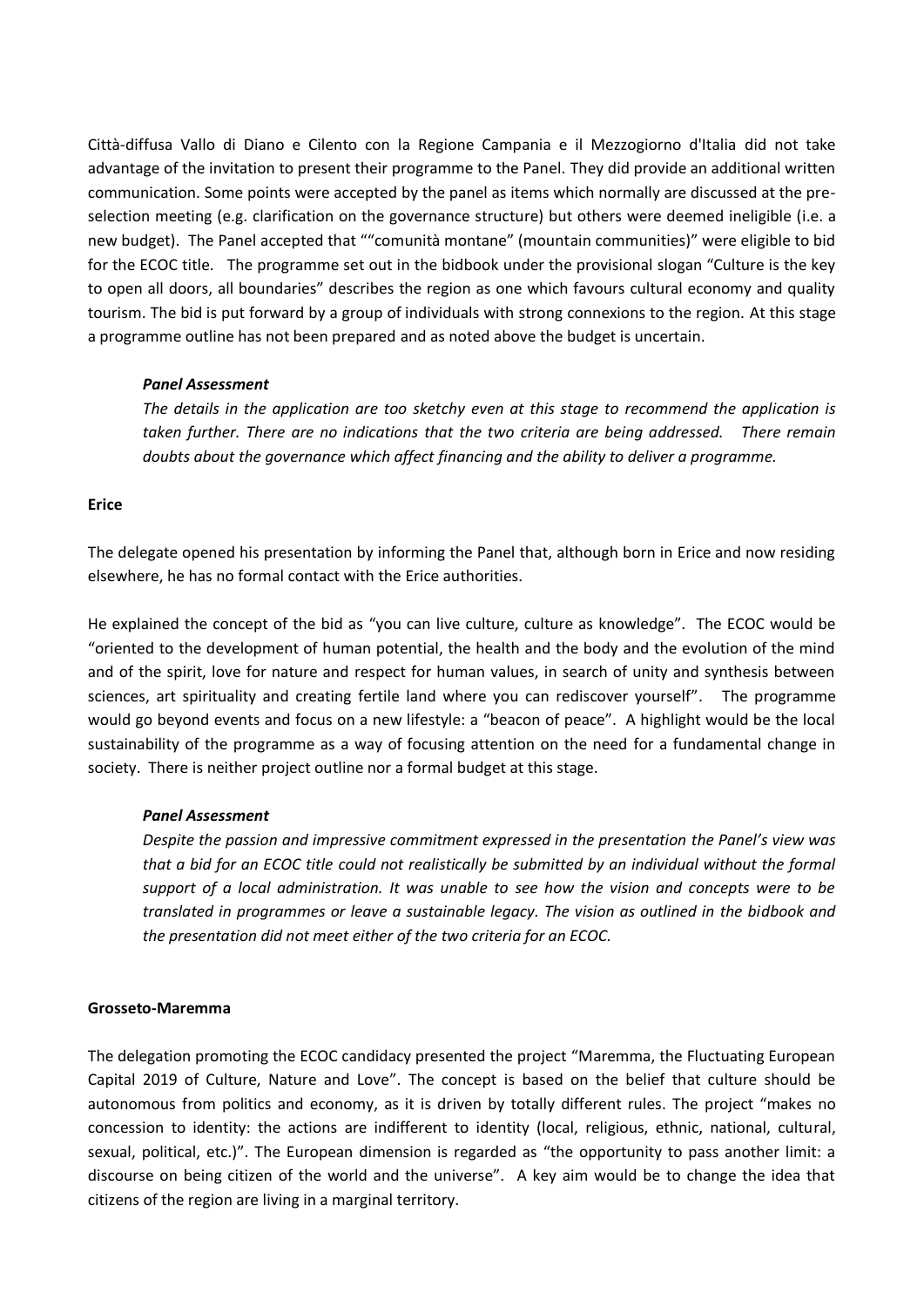The programme foresees at least 200 small and large events including laboratories, installations, exhibitions, films and seminars. These would involve 10,000 people in the one year duration. There are no specific projects or events at the moment.

The proposed budget would not be from the public sector. The intention was to raise funds from entrepreneurs who would invest say €2,000 each. With 400 such arrangements the budget would reach €1m.

The proposal is not formally supported by the City Council. The proposers plan to be independent.

# *Panel Assessment*

*The panel appreciated the concept and vision put forward as a radical approach. The funding plans were innovative, if limited, and so was the ambition to bring together a group of civic-minded individuals together around a project such as ECOC. However there was insufficient evidence to relate these to the likely programme and its compatibility with the criteria of the ECOC programme. The lack of support from the local authorities would limit sustainability and legacy.*

# **L'Aquila**

The delegation introduced their bid by pointing out that 2019 represents an important year for L'Aquila, as it marks the tenth anniversary of that terrible night in 2009 when a devastating earthquake struck the city. 2019 is the target date for reconstruction of the residential, commercial and cultural heritage heart of the city. The city will be reconstructed as a "smart city". Existing cultural heritage will be restored, in order to promote cultural and eco-compatible tourism.

The ECOC programme project with title "the future comes from far away" based on this reconstruction and on culture, innovation, social integration, civic participation and young people's involvement.

The heart of the programme, outlined in the bidbook, is a visual history of the city at the Spanish Fortress. Projects in other artistic areas will be developed after this central element. The programme would be developed if the candidacy reached the pre-selection stage and would be based on important traits and dates from the cities' past. These may include international partners.

The proposed budget for the ECOC operating programme is €20m of which €13m is for programme expenditure.

If selected the ECOC would be managed by the AQ19 Foundation, and independent legal entity. The Artistic Director will be selected after the pre-selection stage and appointed if the city obtains the title.

# *Panel Assessment*

*The panel strongly acknowledged the challenges facing L'Aquila and applauded the delegation's evident commitment to ensure that the 10 year target date for reconstruction of the residential, commercial and cultural heritage of the city is met. In terms of the ECOC competition criteria, however, the Panel considered the programme outlined in the bidbook and at the presentation did not adequately meet the European Dimension, in the engagement of international partners and*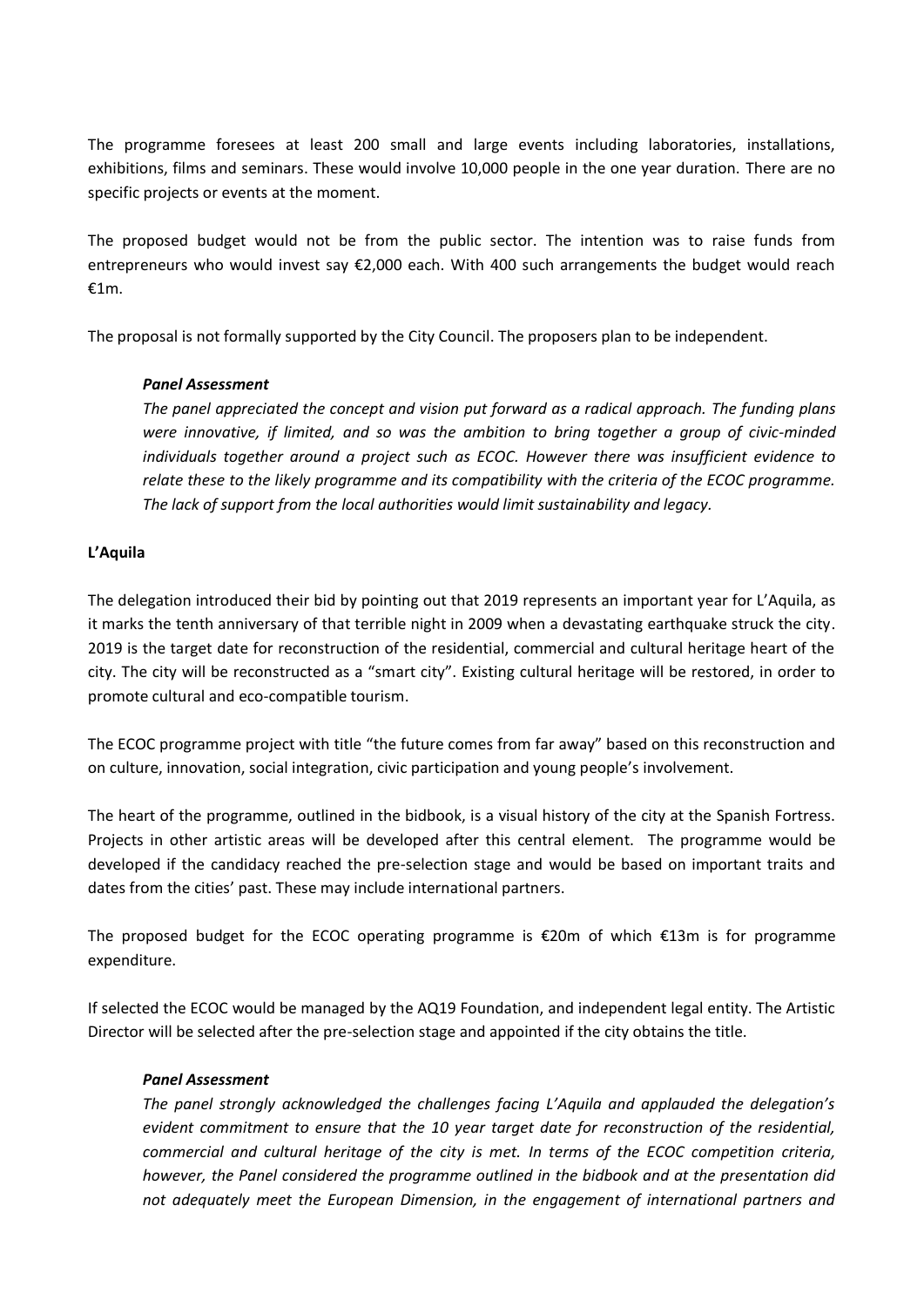highlighting European cultural diversity and there was limited evidence of the involvement of *citizens in developing the bid and programme.*

### **Lecce**

The delegation introduced their programme based around the concept of "Re-inventing EUtopia". The city and region with its historic centre and spectacular landscape is suffering in the current economic crisis. The city seeks to break the cycle of crisis and regain dignity. It will use the ECOC to start radical long term change.

The programme, "Reinventing EUtopia" will mostly take place outdoors. It is based around eight themes: DEMOCRtopia (participation), POLIStopia (social inclusion), EDUtopia (education revolution), TALENtopia (youth and potential), PROFtopia (new economic models and job creation), ECOtopia (self-sustainability and environment), EXPERIENtopia (new forms of tourism) and ARtopia (artistic creation). The programme is based on contributions from citizens, aims at deepening the future community of Salento and strengthening the sense of belonging to Europe.

The proposed operational budget is €40m of which €30m is for programme activities. The forecast contributors are the city which will contribute €5m from its existing cultural budget, the region €1m and the national government (various sources) €4m, the province of Lecce (€3m) and Brindisi (€3m). The funding also includes €14.5m from EU structural funds which may be managed by cultural institutions in the city and region on behalf of the ECOC. Private sponsors are forecast at €6m.

The ECOC would be managed by an independent association, foundation or community foundation with a network of committees and advisors. The Artistic Director will be appointed through an open call.

# *Panel Assessment*

*The panel appreciated the elements in the programme with playful and creative projects. It also welcomed the explanations in the presentation which significantly helped the Panel understand the various themes outlined in the bidbook. The panel appreciated the kind of structure envisaged for the organization responsible for implementing the project, as well as the institutional technical programmatic agreements for the coordination of the relevant local and regional authorities. The Panel applauded the very strong citizen's engagement, the strength of the cooperative projects and their relation to an effective model of participated governance. In particular the Panel noted the direct link between these consultations and projects in the bidbook. The European dimension appears clearly as a goal.*

#### **Mantova**

The delegation introduced their ECOC project as "A new European court; A Smart Human city". The project rests on four pillars (a European network of alliances, an events programme, a zero budget, and environmental impact). It seeks to attract talent, cultural tourists, enhance social inclusion and be sustainable. The aim is to present Mantova as a nest practice model for European cities. Alongside the ECOC programme four major cultural restorations are taking place. The project is seen as a multi-year process and many projects are underway already.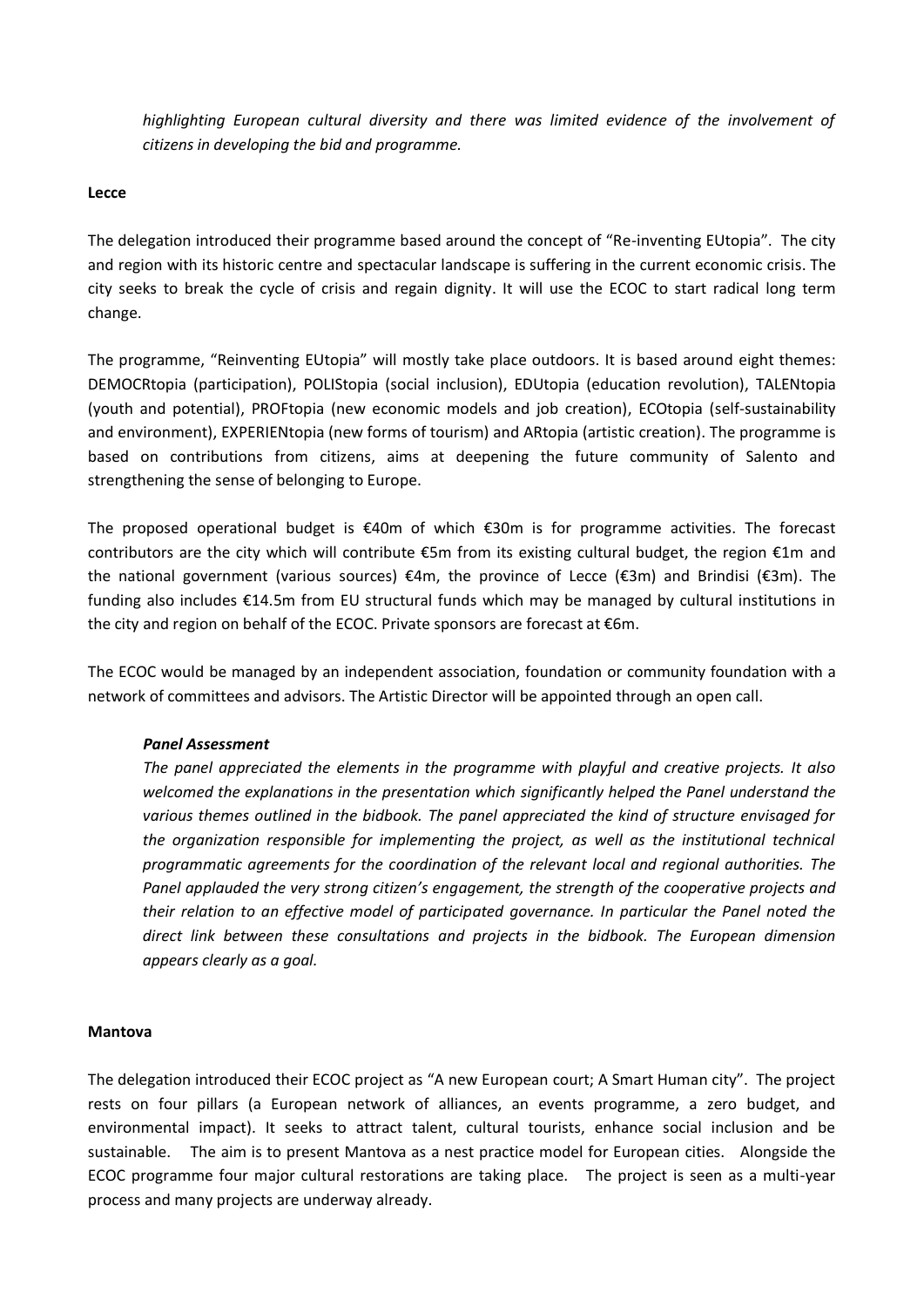The programme is based around three networks within which the events and projects fit: the Gonzaga legacy, cultural routes in Europe and intercultural cooperation.

The proposed operating budget is €70m of which €45,5m. The source of funding is primarily from existing budgets in the city and region.

The management of the ECOC will be thorough the Mantova2019 Foundation which also oversees the Smart City project. The project has bipartisan support on the city council. The Artistic Director has been appointed.

# *Panel Assessment*

*The panel appreciated the commitment and drive in the presentation to the role of culture in the city's development and its aim to be a Smart City. The structure and analysis in the bidbook was detailed and robust. It lacked, in the Panel's view, an adequate picture of the innovative events and projects which would be undertaken in the ECOC year. The sample major events in the bidbook all appeared to be based on local and Italian partners. The Panel noted that many of the projects and networks are already in progress. The Panel was not able to differentiate what was being put forward explicitly for the 2019 programme over and above an existing dynamic programme. The European Dimension rested on existing networks or on promoting Mantova outwards; there was little indication of learning from other cities or highlighting the richness of European cultures.* 

# **Matera**

The representatives of the city illustrate the major features of the project, which is marked by a strong "anthropological" dimension. Matera and the Basilicata have been territories of passage, exchange and transformation. They were a crossroads for Magna Graecia and Rome, Byzantium, Arabs and Swabia and are currently experiencing new, widespread forms of immigration. The city, following the complete abandonment of the "Sassi" that took place after the Second World War, started, since 1986, one of the most important processes of urban rehabilitation in the Mediterranean. In 1993, thanks to these efforts, Sassi were repopulated and launched as a tourist destination. The project is based on five pillars: "Ancient futures", to build a future remembering the past; "Roots and Routes", on the concept of mobility in the past, in the present and in the future; "Reflections and Connections", aimed to link daily life to culture; "Continuity and Disruptions", moving from the above abandonment of the Sassi; "Utopias and Dystopias", that intends to give concrete solutions to current crisis, taking into account culture, economy, ethics.

The Italia2019 network was launched at a meeting in Matera.

The programme is built around five themes: "ancient futures", "roots and routes", reflections and connections", "continuity and disruptions" and "utopias and dystopias".

The proposed budget is  $E$ 51.9m of which  $E$ 36.2m is for programme activities. The forecast main contributors are the region (€19.4m), national government (€11m), the city (€3.9m) and sponsors (€4.6m).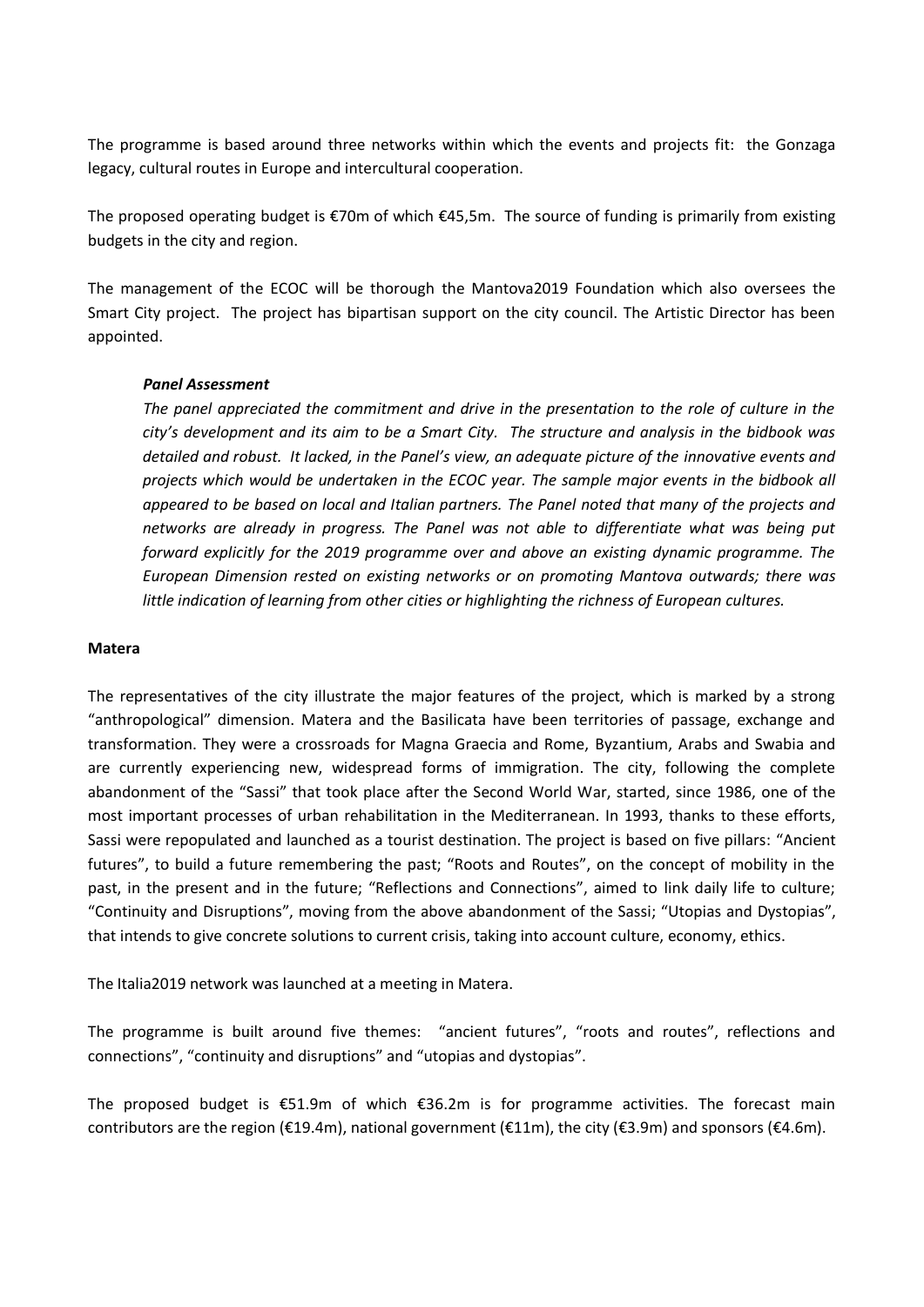The management of the ECOC would be given to a foundation which would also be charged with managing the legacy. The Artistic Director will be appointed through an open call if the bid reaches the final selection stage.

# *Panel Assessment*

*The Panel congratulated the presentation team on their approach and the undoubted energy the bid has created in Matera. The bid presented a clear and strong concept, based on the city's special features and addressed culture in a holistic way and was rooted in creating change through citizenship and participation. The active engagement of citizens in the bid preparation and the plans to sustain this during the ECOC were evidence of a strong city and citizen's dimension. The panel appreciated the process of building the application, which was launched in mid-2008 by a group of young people which formed Matera Association in 2019, enabling a "bottom-up" challenge that was later embraced by the leading local public institution, now included in Matera 2019. The panel noted how the European Dimension was being approached for example with the unMonastery and Resilient Cities projects bringing young people together from across Europe to address common European concerns. The project also addressed the European dimension by the nature of the themes used, aiming to provide a specific contribution of Matera to the European debate on social innovation for sustainable, intelligent and inclusive growth.*

# **Palermo**

The delegation introduced the city as a Mediterranean and Middle-eastern capital of Europe, a crossroads of different heritages, traditions, languages, religions and mosaic of various cultures. It is the capital of the Europe's different cultures, one that speaks with the Arab world. Recently, a Council of Cultures has been established representing the 125 different communities that live in Palermo. The project does not mean to realize a "huge festival" in 2019, but rather to initiate a long-term process, planned until 2030, with the scope of causing a rehabilitation of the traditional image of Palermo, often regarded just as a place of mafia. There is major urban regeneration, including increased cultural facilities, operating concurrently.

The programme is designed under the slogan "The City we want" and has three main strands: "the culture of rights", "the right to culture for all" and "the pursuit of peace".

The proposed operational budget is  $\epsilon$ 54.8, of which  $\epsilon$ 42m is for the programme activities.

If awarded the ECOC would be managed by a foundation which would run until 2030, not only managing the ECOC but also the cultural direction of the city. At this stage there is no firm approach to recruiting the artistic director.

# *Panel Assessment*

*The Panel appreciated the long term and important nature of the transformation of Palermo both in its urban scene and in the cultural change aspects. It also noted the urban and cultural regeneration projects. Palermo's multi-cultural population is an asset. In terms of the ECOC programme the Panel noted it was at an early stage but more details should have been developed on projects and their partners. There was a clear long term motivation and goal. There was some indication in the bidbook of existing partnerships with cultural operators around the Mediterranean*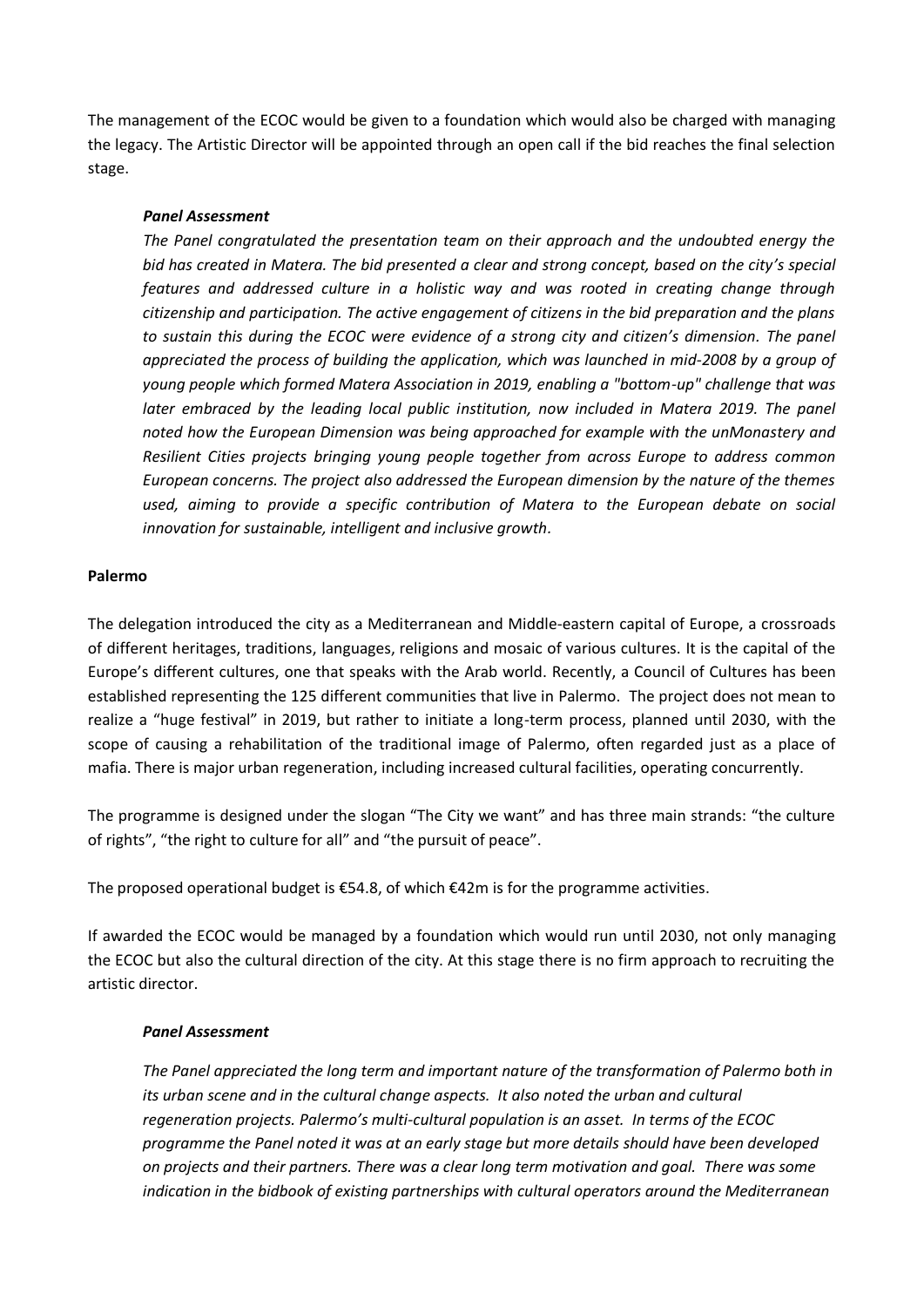*and many more formal organisations and international committees. However this was not enough to convince the Panel on the maturity of the project in its European Dimension. The Panel did note the degree of engagement with citizens, both in the bid book and on the panel. The Panel was not fully confident based on the bidbook and presentation on the management and artistic direction to develop in the short term a project as ambitious and complex as the one presented.*

# **Perugia**

The delegation indicated that the aim of the project is to restore the historical centre as people have moved out to the suburbs and to making Perugia a place of dialogue, of integration, of civic participation. The project also incorporates Assisi and the whole Umbria region. The project is influenced by a survey of young people and their concerns and aspirations for the city centre. In defining the project there has been a focus on 11 year olds, those who reach 18 in the ECOC year.

The programme has three main concepts: the city of ideas (creative thinking), the city of dialogue, and the city of hospitality. The programme can be summed up with the slogan "making places". While not yet fully developed the programme included a multilateral project on inter-religious dialogue, values in times of conflict, a children's' festival, public spectacles and street theatre.

The proposed budget is €30.7m of which €22.8m is for the programme activities. The forecast contributors are the city with €5.9m, the region (€5.9m), national government (€8m) and €10m from sponsorship.

The ECOC would be managed by the PerugiaAssisi 2019 Foundation with a network approach to working with partners including the city authorities. The Artistic Director has been appointed.

# *Panel Assessment*

*The Panel commends the project team with their strong focus on the programme they aim to deliver. The Panel recognized the strong commitment of regional and local authorities. The bid demonstrated a clear and coherent vision of the candidature, and a clear focus on what the city wished to achieve. In the Cultural Strategic Plan, one of the two pillars of the project Perugia 2019, the Panel noted project areas as integral parts of the long-term cultural and social development of the city. The Panel appreciated the very high participation in the bid process by local public, private and non-profit organizations, and it welcomed the already existing PerugiaAssisi 2019 Foundation, as its organizational structure. In the ECOC programme the Panel saw a strong engagement with citizens in its design. The European Dimension was covered to a degree in the bidbook with reference to links with partners in a range of European countries.*

# **Pisa**

The delegation introduced the ECOC project as "From the Mediterranean to the Web". Its aim is to give Pisa a new identity, not solely related to the Tower or Piazza dei Miracoli, but also to sciences, innovation, music and cinema; moreover, the ECOC title would transform Pisa into a "laboratory" where new development models, based on culture and innovation, can be experimented. One subsidiary aim is to bring more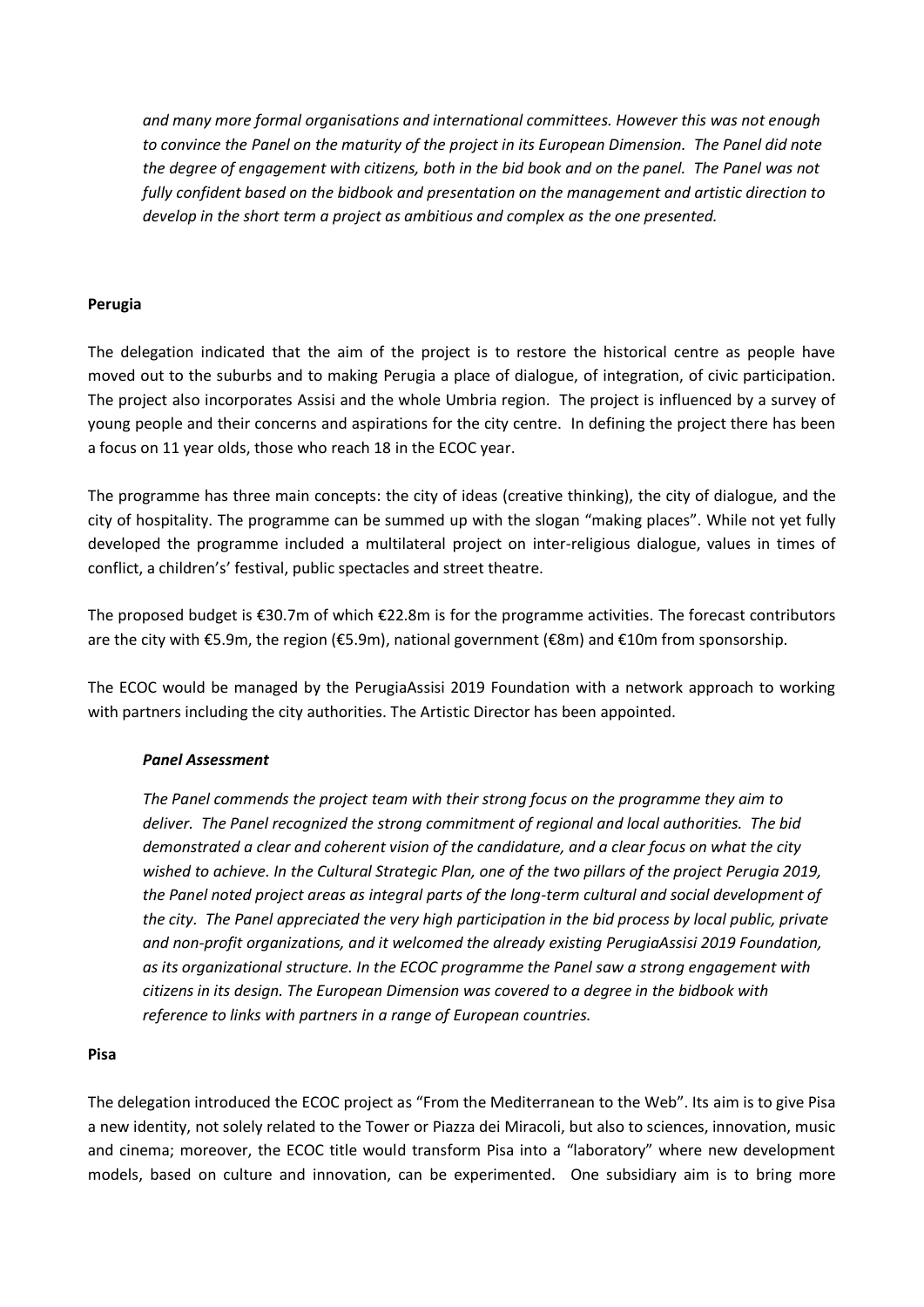tourists into the city centre. Although Pisa is a city of art, the kingpin of the project is not the well-known, but rather a culture that can be felt in daily life, made up of cultural associations and libraries.

In their presentation the delegation highlighted the impact of Pisa airport. Its success greatly helps the city to be easily reachable, thus fostering the meeting among different nations' citizens.

The programme is called "Pisa, from the river to the sea, to Europe. Navigation between Tradition and Innovation" and describes different "navigation" streams: the navigation in space, from one place to the other; the navigation in time; the navigation through the areas of art, culture, science and professionalism. The navigation streams will be followed through within the three themes of the programme – culture, knowledge and innovation – that are viewed as the "seas" through which the journey/navigation will lead. The major projects included in the bidbook include exhibitions of ceramics, the Pre-Raphaelites, a project exploring new methods of cinematic and television production and a street theatre festival.

The proposed budget is  $\epsilon$ 21m of which  $\epsilon$ 16.5m is for programme expenditure. The City will contribute  $\epsilon$ 3m, national government €6m and sponsors €3m.

The ECOC bid has the bipartisan support of the City Council. If selected, the ECOC will be managed by an Official Organizing Structure, an independent body. The Artistic Director has already been selected. He was unable to attend the presentation.

# *Panel Assessment*

*The Panel acknowledged the aims of developing the cultural activities in Pisa beyond the obvious world famous tourist attractions. The Panel felt that the European Dimension was not fully thought through with limited approaches to the diversity of cultures in Europe. With a main theme including the Mediterranean and the journey of discovery the Panel would have expected more partnerships in projects, engaging with citizens,(rather than only with professionals) with countries bordering the Mediterranean and emerging innovation across Europe There was little evidence in the bidbook or the presentation on the degree of engagement with, rather than informing, citizens in the development of the programme which was heavily based on existing cultural institutions and their existing partnerships.* 

# **Ravenna**

The delegation introduced the project under the theme of "Mosaics". Ravenna is renowned for its heritage mosaics but the term as a metaphor depicts a city as a "mosaic of cultures", its cultural richness and the networking between tiles as European cultures.

The programme is designed around a fractal pattern based on the metaphor the "Mosaic of Cultures". There are five main tracks (Cinquetracce): "from threshold to threshold", "I transform, therefore we are", "the dance of opposites", "imagine the imaginary" and "towards the open sea". These are then further divided.

The bid has been put together through a very participatory process involving 28 working groups, upwards of a 1000 organisations and open calls for ideas. As an example of citizens' engagement, the delegation pointed out that as well as the formal contacts with Bulgarian candidate cities a school class also visited the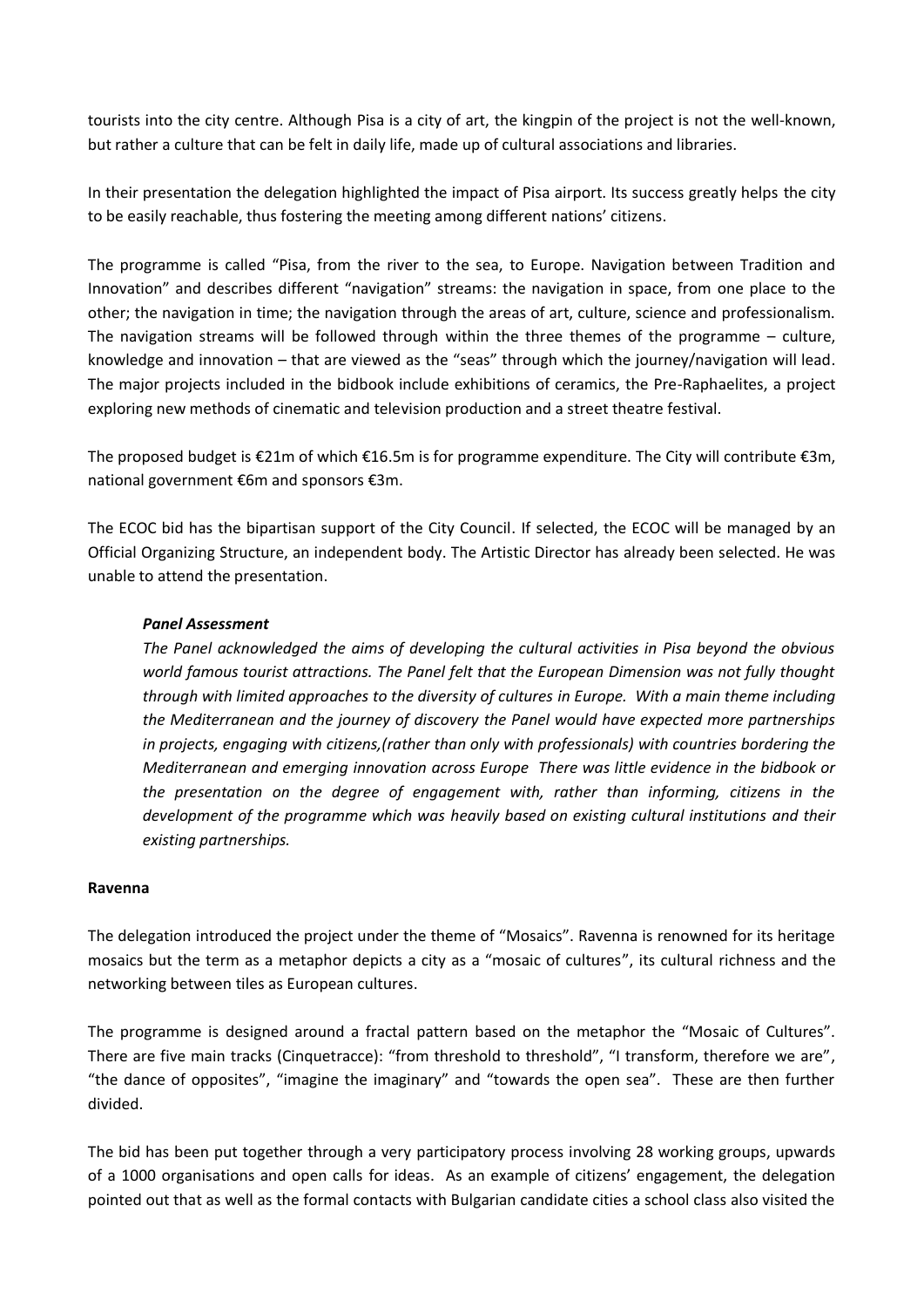country. The Darsena redevelopment scheme is the largest in Italy; it will become a smart district and devoted to culture. By 2019 the city will be transformed. The bid extends into the Emilia-Romagna region and all the municipal bodies have signed an agreement to work together. The bid team have developed relations with previous and future ECOCs.

The proposed budget is €45m of which €32m is for programme expenditure. The forecast contributors are the city, the region and the national government (25%, €9m each) and €7,5m from other cities and public bodies. Sponsorship is forecast at €9m.

If awarded the title the management of the ECOC would probably be given to a foundation supported by advisory committees. The bid foresees a joint artistic, democratic collective instead of a single Artistic Director.

# *Panel Assessment*

*The panel was impressed by the presentation and the energy and commitment to the project. The bid presented a clear and strong concept, based on the city's special features, which look forward an innovative model for a creative city The Panel, noted the very high participation of citizens and cultural operators in the bid process and the aspirations in the project to maintain this collaborative element. On this regard, the Panel noted the actual governance structure because of its administrative capacity for running the future events and welcomed the future management structure. The bid presented projects related to new physical and cultural infrastructures as an opportunity to foster cooperation between cultural operators, artists and cities as well as to foster the participation of the citizens living in the city and its surroundings. This strongly met both the European Dimension and the city and citizens criteria. The Panel noted the representative projects in the bidbook and the presentation.*

# **Reggio Calabria**

The delegation of the city introduced the project as the "Gateway to the Mediterranean". The kingpin of the candidature is intercultural dialogue and valorization of European and Mediterranean cultural diversities. Cultural heritage will become more accessible by means of digitalization; a development model involving young generations will be implemented and the issue of immigration will be faced.

The programme would be developed if the city reaches the shortlisting stage. This would include contact with possible northern European partners. Current indicative events planned for 2019 were outlined in the bidbook. These include exhibitions of the region in the classical and medieval periods, a meeting of interreligious dialogue in the Mediterranean cultures, street artists and an exhibition on the "Grand Tour". key element would be a "House of Light", a comprehensive information centre (and digital) for tourists, artists and business on the region's attractions.

The proposed budget for the programme is  $\epsilon$ 10.3m of which  $\epsilon$ 75,000 is for programme activity and  $\epsilon$ 7.1m for wages and administration.

The management of the ECOC would be under a "communal structure" supported by a technical-scientific committee. The Artistic Director would be recruited through an open call.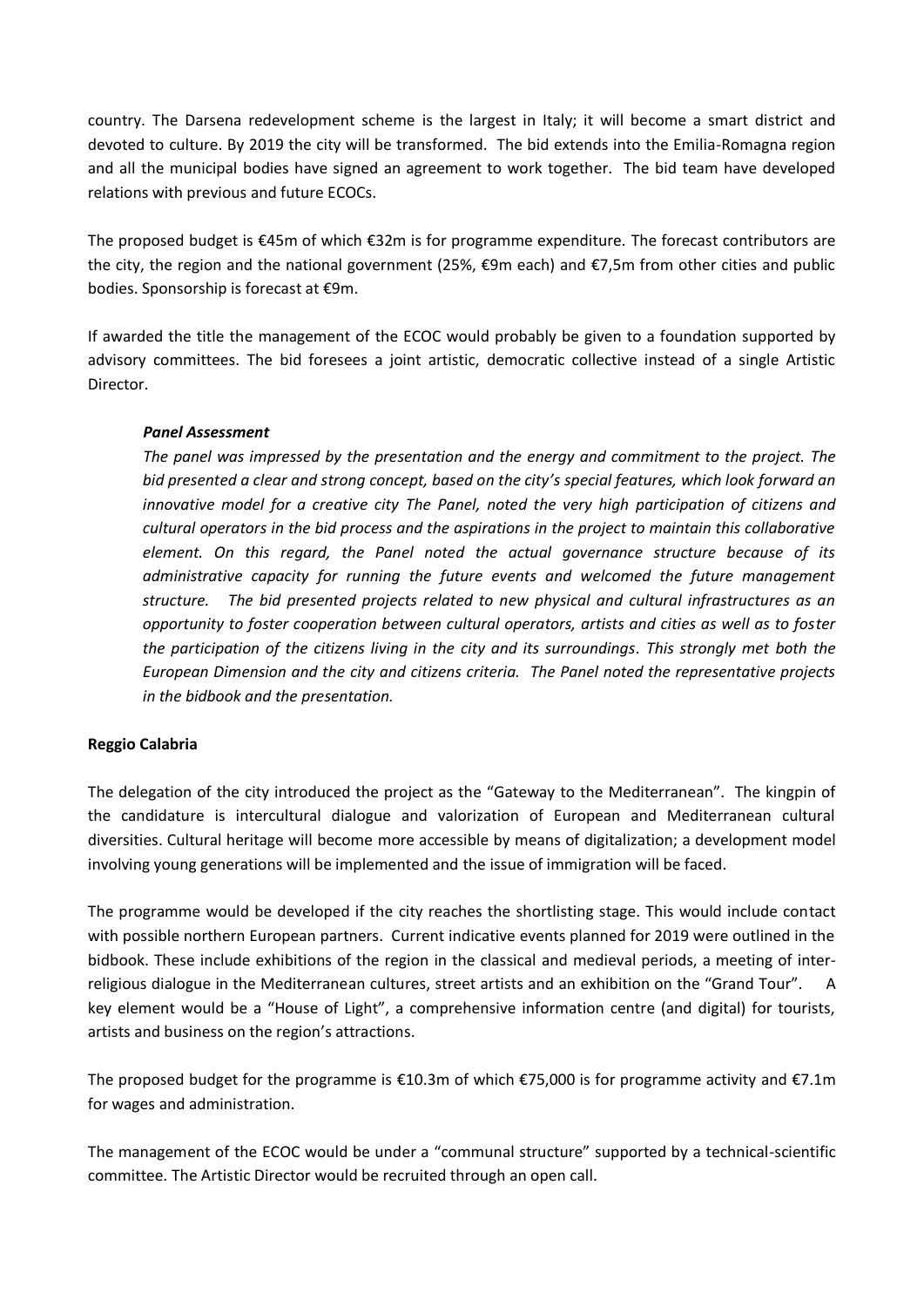#### *Panel Assessment*

*The Panel acknowledged the delegations' analysis of the challenges facing the region and their determination to change. The Panel felt that the programme as expressed in the bidbook is undeveloped at this stage. The Panel did not see any significant engagement with partners in other countries in the Mediterranean or within Europe which they would have expected at this stage. The Panel could not find a significant expression of the European dimension beyond recall of the past. The Panel heard limited evidence of active engagement with citizens in the bid preparation and during the ECOC programme beyond being participants and being potential audience. The Panel considered the proposed budget for programme activities is too small for the level and quality of an ECOC and especially in relationship to the proposed costs of salaries and administrative expenditure.*

#### **Siena**

The delegation presented their bid as a representative of heritage cities across Europe: an ageing population, an economic crisis and the impact mass, and increasing, tourism. Siena needs to bring back the experience of creation into the fabric of community life. The future is about adaptation, foresight and courage and about learning. The ECOC aims to plant three seeds of change: "culture, health and happiness", culture and social (in) justice and "culture and smart tourism". The Piazza del Campo is not only symbol of local, well known heritage, but should also be a place for discussion and dialogue. The bid team have had extensive contact with other ECOCs.

The programme of the year develops from the buildup projects. The year's main theme is "performing heritage as transformational platform for learning and social innovation". A sample of major projects is outlined in the bidbook. All involve a high degree of partners from Europe and in many cases further afield.

The proposed budget is €72.5m of which €45m is for programme activities The forecast contributors are the city (€6m), the region (€40m), the province (€4m), national government (€7.5m). Private sector sponsorship is forecast at €10m.

The ECOC will be managed by a foundation created if the bid is successful. The artistic director will be selected through an open call.

#### *Panel Assessment*

*The Panel appreciated the depth and scope of the bid. There is a high degree of participation, of inclusion and the Panel noted the focus on people, though skills development, active engagement with the bid process and their understanding of their objectives of the ECOC programme. The panel noted the structure envisaged for the organization responsible for implementing the project, and the multi-level and multi-function coordination strategy. The bid demonstrated a good understanding of the "city and citizens" criteria. The European dimension was better presented in the bidbook where the panel noted the priority of learning from others as well as contributing Siena's own experiences. The Panel acknowledged the open discussion of the risks and obstacles in delivering the ECOC and the interim explicit objectives. A focus on the intangible heritage of civil societies was an interesting way of addressing the richness and the diversity of European cultures.*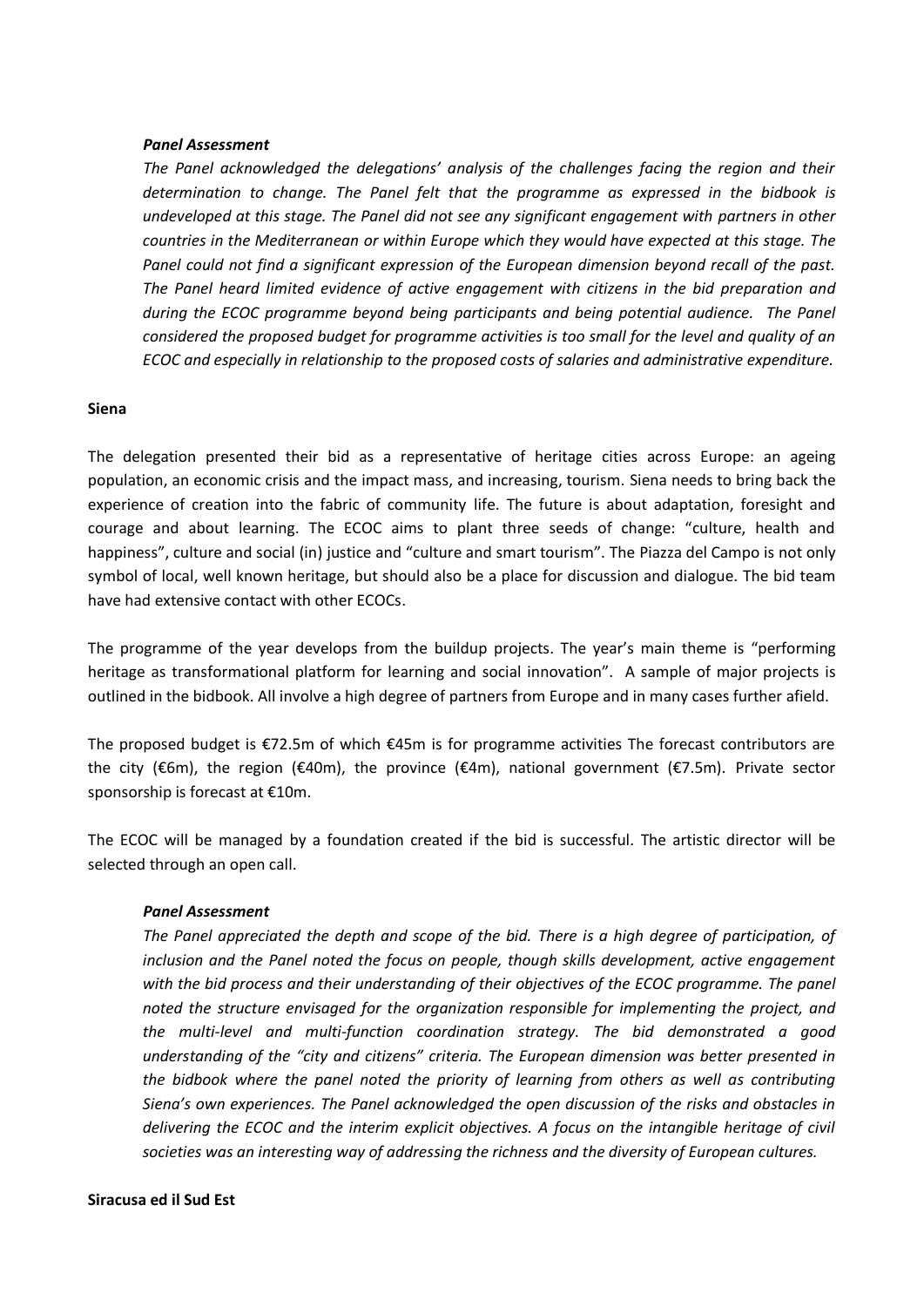The delegation introduced the city as an "Eastern frontier, a gateway to Mediterranean and the Middle-East". Siracusa had, over the last 10 years, undergone major transformation of the city centre but culture was not then a priority. The current bid has been created in 4 months after a new city council took over and following input from IBM. It has been led by volunteer groups. The bid emphasizes the region not just the city and is the first time the region has worked together on a project. The region suffers from marginality and is confronted with the challenge of high emigration.

The programme has three axes based on the idea of borders/frontiers. Axis 1, "Living on the frontier" would be about the relationship between the centre and the margins. Axis 2, "European frontiers" would discuss plurality and identity, axis 3, "cultural frontiers" would focus on territory and identity issues

Initiatives such as the International exhibition of craftwork, ceramic and art on the Eastern Frontier, "from Bulgaria to Maghreb", will be realized in 2019. Archimedes is the symbol of the project, as he represents the unity of classicism and innovation: the proposed activities, in fact, show equilibrium between ancient and modern culture, that does not end in a celebration of classical tradition, but in its critical rethinking by means of laboratories and involving universities and schools. The candidature includes a wide territory as well as foreign nations, starting from Bulgaria, actively involved in actions concerning museums and concerts. Special attention is paid to relevant issues such as immigration and social integration.

The proposed budget is €47.5m of which €38.3m is for programme expenditure. The city has entered into an agreement with the superintendent of heritage sites to use ticket sale revenue of  $E1m$  annually to help finance the ECOC. The remaining funds are not yet secured.

The ECOC would be managed by a mixed consortium chaired by the Mayor of Siracusa. All participating cities in the region would have representation as shareholders. The Artistic Director would be recruited through an open call.

# *Panel Assessment*

*The Panel appreciated the short time the bid team has had to put a project proposal together. In particular it notes the success of creating a regionally based project with 19 municipalities working together. In the time available they have done a sound job. The focus on the Mediterranean and the Euro-Mediterranean cultural area is effective and some emerging projects show promise (for example the La Biblioteca Porto). However the proposal as presented is underdeveloped at this stage and more focused on mapping than on augmenting and differentiating the cultural landscape. The Panel considered that it was weak on the European dimension in sharing the diversity of cultures and the engagement of citizens has been limited. With the considerable number of culturally based restoration projections funded through the EDRF programme the Panel hopes the city will be able to implement much of its programme.*

# **Taranto**

The delegation introduced their bid under the title "Dolphins making love in the seas of Taranto". The city is facing challenges around the conflict between the right to work and the right to quality of life as pollution is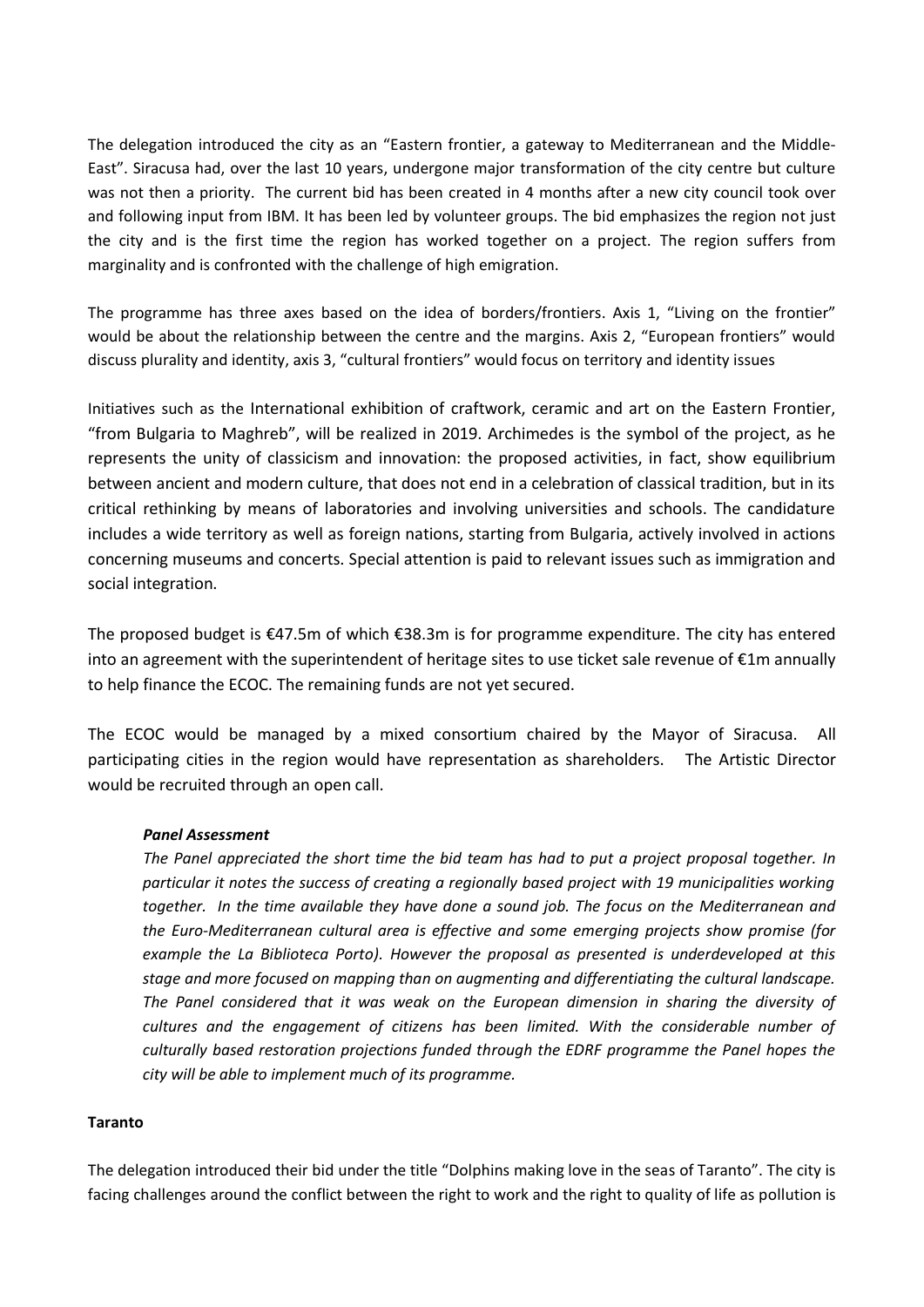high. The strategic urban regeneration project seeks to minimize the effects of VOX emissions as well as provide new jobs. The project, based on the image of Taranto as "bridge on the Mediterranean", aims to regenerate the city in a European perspective. In the medium term the city would receive a new injection of confidence, participation and willingness to take up a challenge.

The programme would follow the general topics of "Taranto: from the myth to the project for its rebirth", "Taranto: a European bridge on the Mediterranean Sea" and "Taranto: from the environmental disaster to the environmentally sustainable development of the city". A few projects are outlined at this stage. The delegation highlighted the wall painting along the massive military zone wall, the conversion of former military areas into local cultural centres and projects relating to European and Mediterranean film. In the next period the delegation said they would be open to contributions from citizens and artists.

The proposed budget is €8.5m with €6.33m for programme expenditure. 79% of the programme would come from the public sector (city €1.9m, region €1m, national government €2.4m) and 21% (€1.7m) from the private sector. The city would use 20% of its usual cultural funds and beyond this none of the funds are secured.

The ECOC would be managed by a general director and art director with a network of agreements and committees to ensure coordination with the region and other mayors. The Art Director would be selected through an open call.

# *Panel Assessment*

*The panel appreciated the challenges facing Taranto and supported its efforts in its regeneration objectives. Many of the projects had the potential to meet the European dimension criteria if they*  were open to, and had been planned with, international partnership but in general the Panel *considered that the programme was currently underdeveloped and rested on a very small budget for an ECOC. Plans to involve citizens at the next stage were positive but the Panel would have liked to have seen more engagement at this stage. The Panel had concerns on the feasibility of implementing the programme.*

# **Urbino**

The delegation introduced the ECOC programme based on the concept "Open Court" building on the legacy of Urbino in Renaissance times. Its slogan is "New Renaissance; the ideal shape to build up the future". They noted that Urbino would be one of the smallest cities to hold the ECOC title, but this should be no barrier. The university has more students than residents in the city. The ECOC programme will extend to the neighbouring 238 municipalities in the Marche region. The bid team have developed strong partnership with one of the Bulgarian candidate cities (Sofia).

The ECOC programme is structured around six "icons": "Raffaello", to promote a reflection on the sense of art today; "The ideal city", to rethink urban space; "The flagellation" on sacred mystery and spirituality; "The courtesan", on the relation between the individual and the society; "the duke", on intercultural dialogue; "Battista Sforza", on the role of the woman. There are three themes: "according to the book products"; "mare nostrum" and "smart city smart culture" A key project will be the invitation to over 120 European personalities "Illustrious Men at Court" who will reside in the city for short periods. The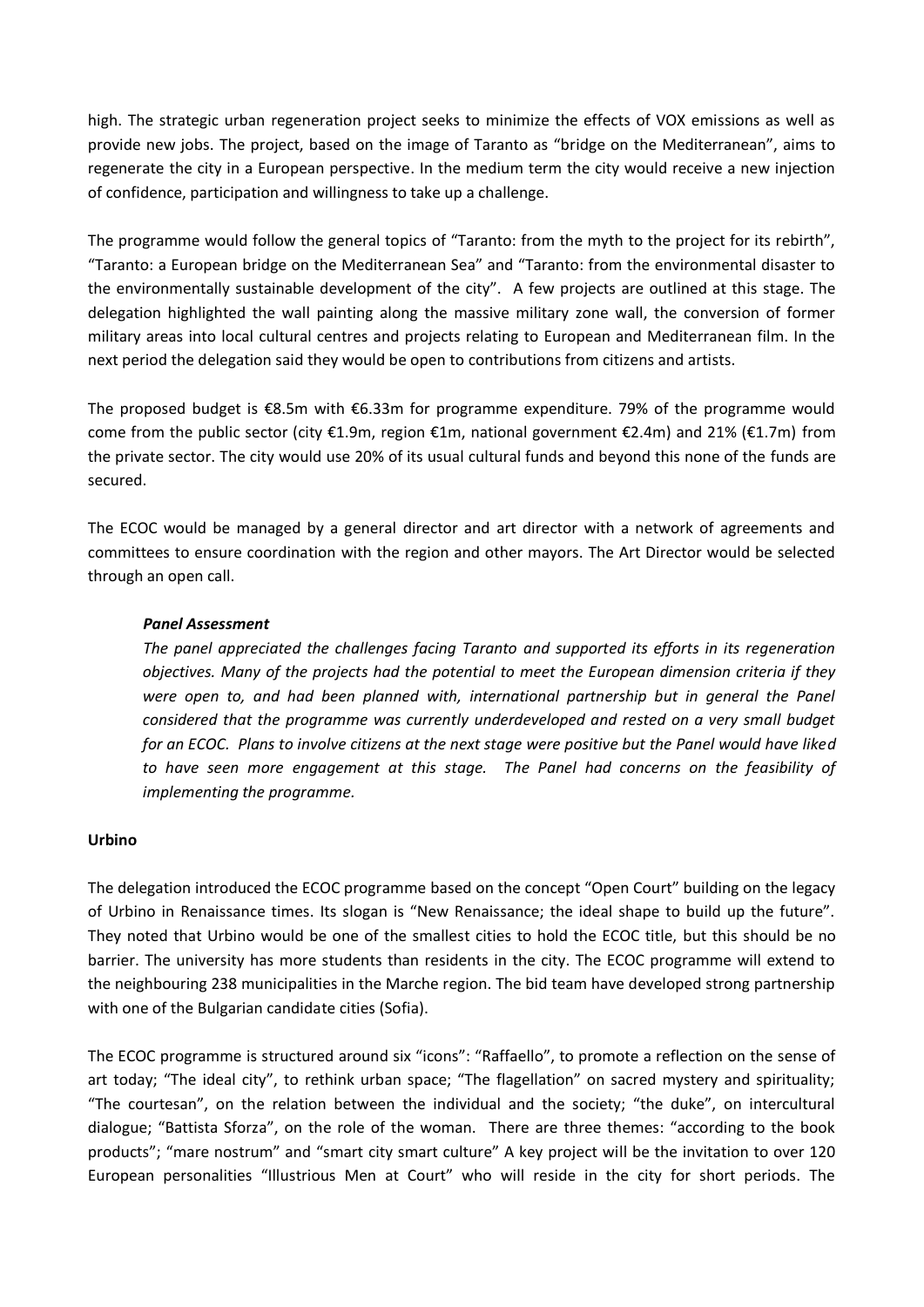programme intends to endorse the cultural richness of southeastern Europe. A sample of possible projects was included in the bid book. An open call for project ideas is underway.

The proposed operating budget for the ECOC is €25m of which €12.5m is for programme expenditure, the remainder for marketing and administration.

The ECOC, if awarded the title, would be managed by a participatory foundation (subject to Italian public administration decisions). They have already appointed an Artistic Director.

# *Panel Assessment*

*The Panel recognized the strong commitment of regional and local authorities The Panel appreciated the historical cultural legacy of the city and how this is intended to drive new cultural arenas in the city. The Panel considered, with the exception of possible small projects with partners in south-eastern Europe (including Bulgaria) the European Dimension is understated. The Panel felt there was a mismatch between the scope of the proposed programme and the edgy, innovative and youthful aspirations of the concept. They didn't see the impact of citizens engagement with the bidding process reflected in the programme outlines. The panel noted the strong presence in the bidbook, and in the presentation, of a group of distinguished supporters, but not of the involvement of citizens of the city, and of Le Marche. The budget is adequate although the percentage to marketing is significantly higher than normal in an ECOC and leads the panel to wonder if the project leans towards city branding. The timing of expenditure for the operating budget also appears strange with relatively little to be spent in the ECOC year itself.*

# **Venezia con il Nordest**

The delegation explained that the goal of the ECOC project was to build on the rich heritage of the region to create a major hub of European culture. The region, which would be the largest-ever ECOC region, is becoming a new metropolis, sprawling like Los Angeles. Venice puts itself at the service, and gateway, of the region; the bid will enable new models of governance across the region. Visitors would be encouraged to visit more of the region beyond Venice itself.

A key theme is "peace as the driver of economic and cultural development". The programme, illustrated as a metro map, has nine pillars (integrated planning, quality tourism, regional mobility, access to territory, digital, green, contemporary restoration, exhibitions and events and "other"). The programme is also built around cardinal points and thematic lines (music, dance, heritage etc.). The delegation said the ECOC project seeks to cut red-tape holding back regional cultural tourism.

The delegation used as an example a project to coordinate the tourist offer, and public transport links, of the 90 Palladian villas in the region. The ECOC programme was not a project to create more buildings but info-points for tourists. One project is to invite all 26 ECOCs (2005-19) to form a network and an exhibition in 2019. In 2011 the ECOC team held a workshop with 6 of the candidate cities in Bulgaria and projects have developed. The bidbook outlines a future call for project proposals.

The forecast budget of the ECOC is €60m of which €40m is for programme expenditure. The bid does not foresee any call on national government funding. Over 70% is planned from the private sector, including the sale of television rights. If awarded, the ECOC would donate the Melina Mercouri prize to L'Aquila.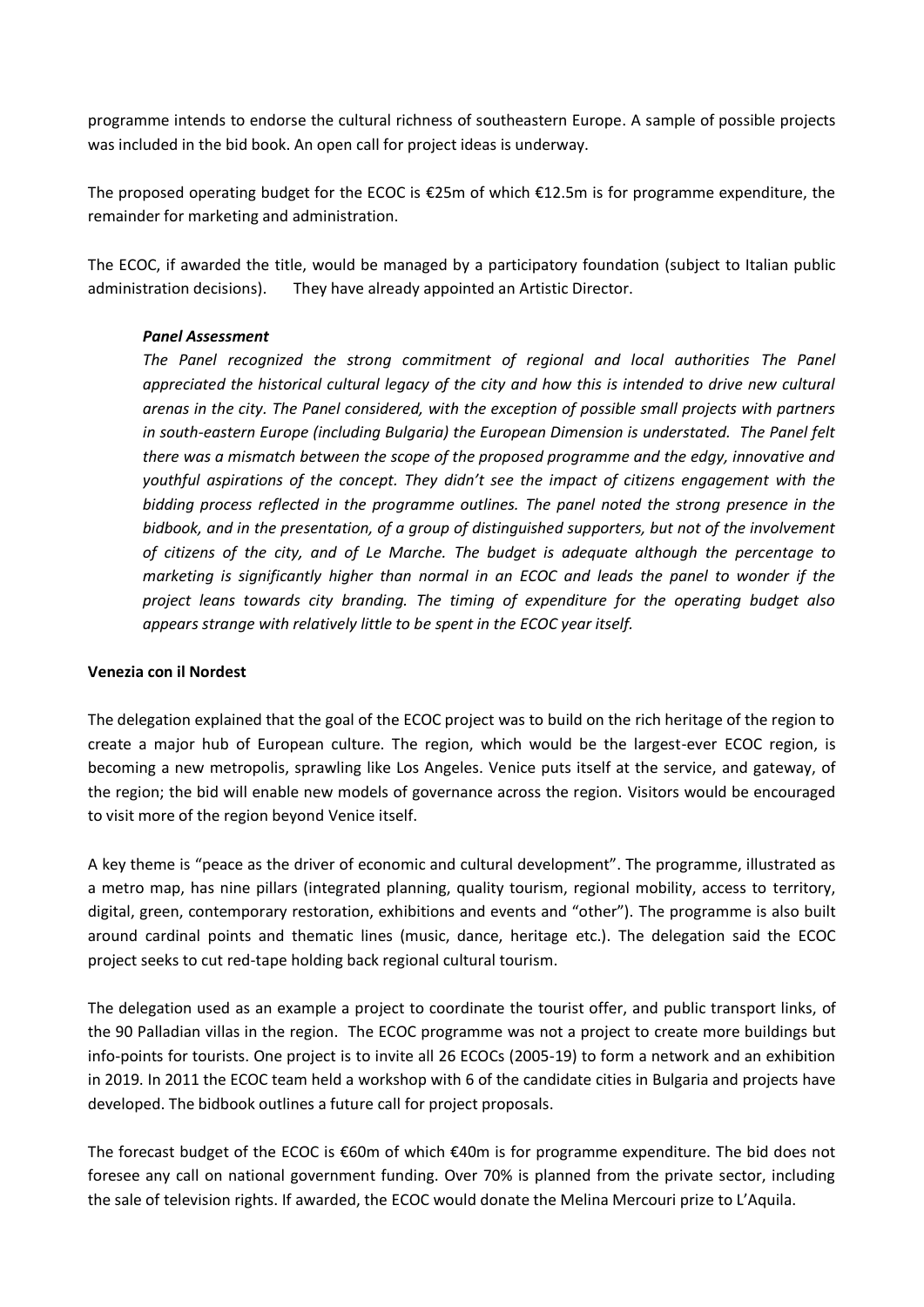There are six founding partners from the city and regions/provinces supporting the bid. If selected, a legal entity will be formed to manage the ECOC programme. Coordination committees will harmonize the work between the partners in the region. The Artistic Director will be selected through an open call.

# *Panel Assessment*

*The panel appreciated the ambitious plans to open up the region for cultural tourists. The Panel found the priorities of the presentation to differ from those in the bidbook and was uncertain of the main aims. There was little indication of the engagement of citizens in the development of the bid. Whilst noting the regional aspects an ECOC is focused* on a *single city and the Panel was unclear how Venice with the problem of an excess of tourism, should believe that victory in the bid would enable them to divert tourists throughout the region without worsening overcrowding in the city itself. The European Dimension appeared to rest on Venice's past rather than projects to highlight and bring to attention the diversity of cultures in Europe (and indeed in the region) today. Although the main concept was based on the concept of "Peace" the ECOC is not highlighting the 1919/2019 centenary.* 

# **3. Recommendation to the Ministry of Culture on behalf of the Italian government.**

After a thorough discussion of the bidbooks, the presentations and the subsequent answers, the Panel decided to recommend to the Italian government that it invites these cities to the final selection stage for the European Capital of Culture in Italy in 2019. The decision to invite cities to proceed, under Article 7 of the Decision, rests with the Italian government.

# **Caglieri, Lecce, Matera, Perugia, Ravenna, Siena**

# **4. Recommendations to the shortlisted cities.**

After a careful assessment of the bidding documents, the presentation and discussions during the questionand-answer session, the Selection Panel felt that the bids needed to be worked on intensely in order to reach the required level of quality of such a demanding event as the European Capital of Culture and to be successful. There is a considerable step-change between proposals at pre-selection stage and those at Final Selection.

Candidates cities are advised to review the assessments of the Panel noted above and refresh their understanding of the Decision and of the Guidance issued to candidates by the European Commission (Guida per le città candidate al titolo di "Capitale europea della cultura", <http://www.capitalicultura.beniculturali.it/index.php?it/104/pubblicazioni-materiale-informativo>

). Candidates are also advised to review the formal evaluation reports of recent ECOCs, available on the European Commissions' website.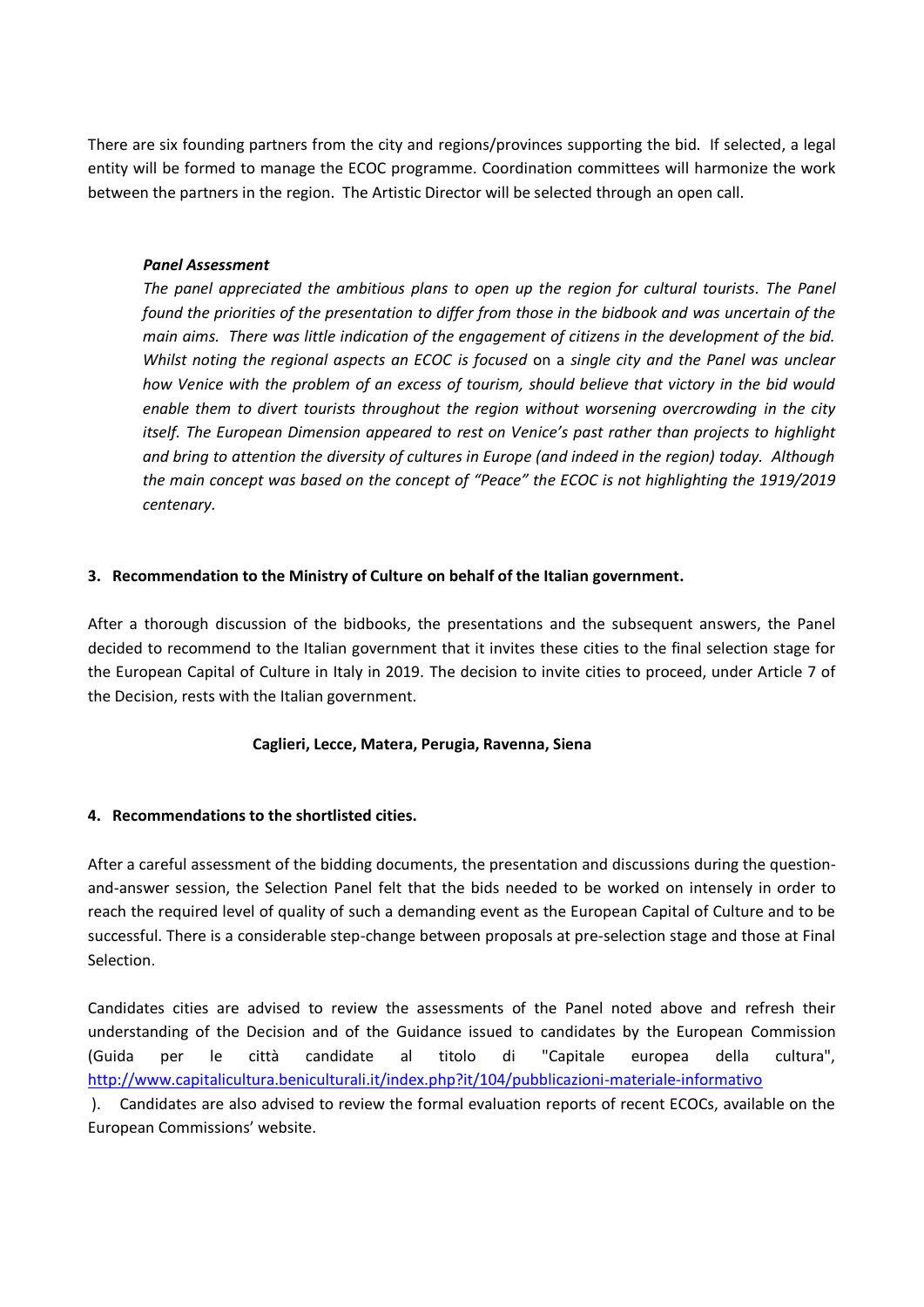The focus of the final selection is the operating programme between 2015, when the ECOC will be formally designated and, in particular, the ECOC year of 2019 and the subsequent legacy. A cities previous cultural history and heritage may form a basis for this programme but plays no part in the decision.

The following points, raised by the Panel, apply to all six shortlisted cities:

- 1. **European Dimension**. At this stage the proposals are too inward looking in their local context in the city, region and Italy. The Panel would wish to see a greater deepening and widening of programmes to ensure the European Dimension was met. That a city is in Italy, in Europe and has a programme or existing cultural offer to attract tourists is not in itself a strong interpretation of the European Dimension. The focus is on seeking to broaden the understanding and awareness of the city's own citizens on the diversity of Europe's cultures and linking through projects with citizens in other countries.
- 2. **Citizens and the City**. The bidbooks should highlight in more detail how citizens, as well as cultural operators, have been involved in the development of the programme (rather than being informed) and how the programme has, and will be influenced by their concerns. It is expected that such engagement encompasses the wide range of citizens in each city. The bidbooks should also explain how the programme will raise the interest of citizens from abroad over and above the normal tourist offers of the city.
- 3. All six bids offer an interesting approach to the idea of ECOC, but nevertheless this remains a **cultural** capital. The six cities should work out their artistic programme more clearly indicating partners who have signed up and those who are still potential partners. If projects are planned to be funded from competitive programmes (e.g. Creative Europe) this should be indicated. Cities may wish to highlight their approach to digital content (not just social media promotions and interactions) as integral parts of their programme.
- 4. Candidates which involve neighbouring municipalities and regions should indicate how the artistic programme in each meets the European dimension and the city and citizens criteria as well as bring people in the region closer together.
- 5. Urban development programmes, general cultural heritage restoration projects and new cultural premises are useful as background and were very useful for the context at pre-selection. The final selection is more focused on those building projects which directly impact on the programme activities (e.g. a new cultural centre in a restored building which becomes a focal point for community arts projects contained in the programme).
- 6. Cities are reminded that the programme in the bidbook becomes a *de facto* contract for the award of the title. The subsequent Monitoring Panel will closely monitor variations from the programme and the successful delivery of the bidbook programme will be a major element in the discretionary award of the Melina Mercouri prize.
- 7. All bids should include realistic budgets for the operating programme including full details of the proposed sources of funding. An indication should be given on whether funding bodies have formally agreed to fund or have only indicated willingness at this stage. Shortlisted cities are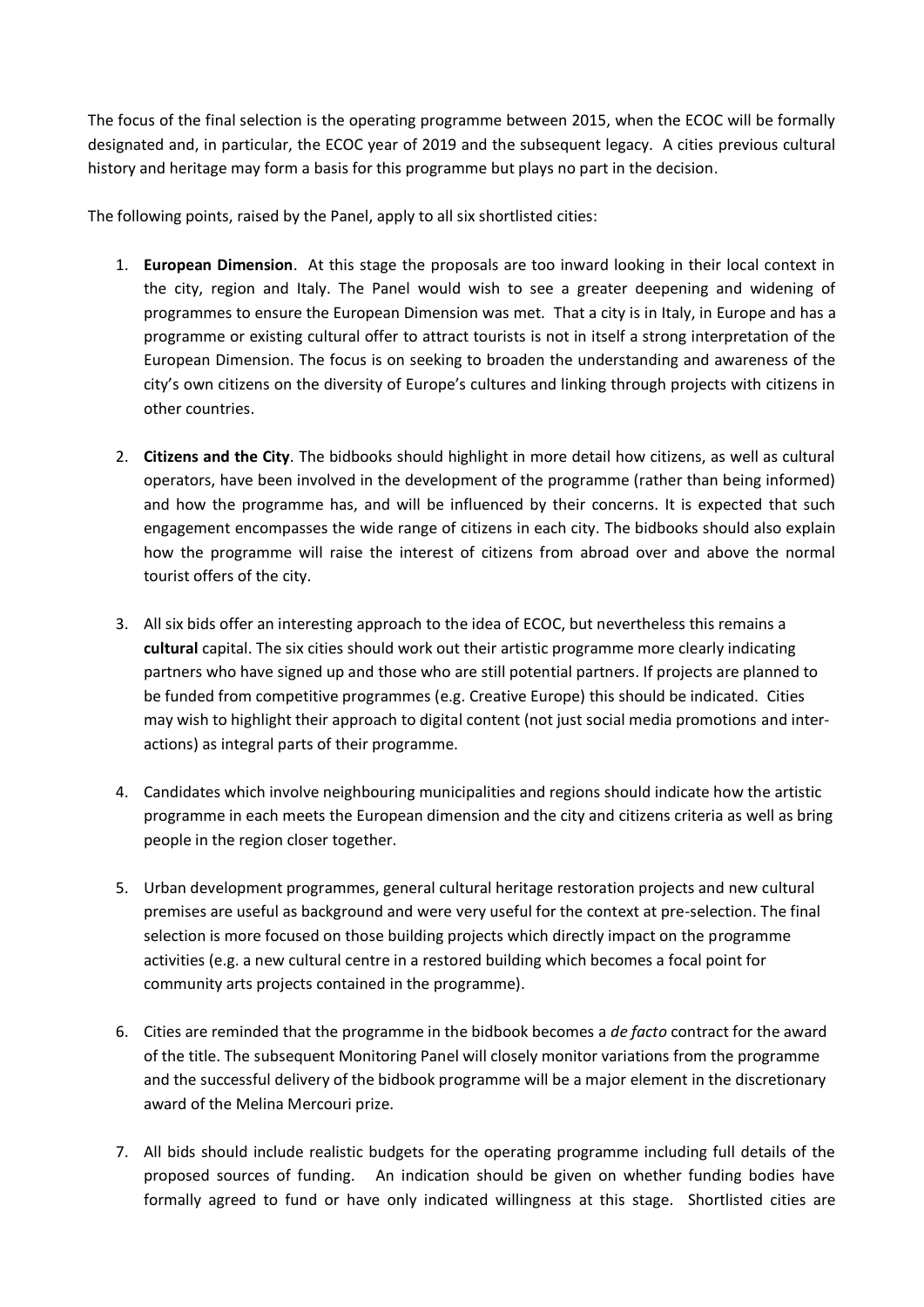reminded that the Melina Mercouri prize is not automatic but conditional on set criteria being met during the monitoring phase 2015-2018. The finance section should indicate the external auditing arrangements.

- 8. The governance of the ECOC is a factor taken into account at the final selection. Candidates should indicate how their proposed structure is independent of any possible political changes between 2014 and 2019 and enjoys the support of all political parties in the participating municipalities and regions.
- 9. The Artistic Director plays a key role in all ECOCs. The selection, preferably though an open call, of the Artistic Director before the Final Selection and the successful candidates' appearance at the Final selection meeting, will be to their advantage. The same applies if a candidate proposes a collective artistic leadership. It is acknowledged that the appointment may be conditional on the outcome of the competition. The final selection panel will seek to establish a cities capacity to manage a complex project such as an ECOC.
- 10. At Final Selection stage the monitoring and evaluation plans of an ECOC are reviewed. All cities should detail in their bidbook their objectives, (both qualitative and quantitative) they seek to achieve and how these will be monitored from 2015 and through to and after the ECOC year. Cities may find the methodology used by Leeuwarden2018 [\(http://www.2018.nl/Portals/0/v4\\_ONLINE\\_BID2\\_LWD2018.pdf\)](http://www.2018.nl/Portals/0/v4_ONLINE_BID2_LWD2018.pdf) a useful guide.
- 11. The Panel recommends that the Ministry issue guidance on any contribution from the national government so that all candidates may use the same basis. The Panel accepts that this will be a conditional arrangement.

# **5. Final selection**

The Ministry of Culture will make the decision on the cities for the short-list in accordance with Article 7 of the Decision and will issue a formal invitation to them to submit revised applications for the final selection.

The deadline for submission of revised applications is 21 July 2014.

The final selection meeting will be held in Rome during October 2014. The Ministry will issue the exact dates.

Four members of the Selection Panel will pay a visit to the six pre-selected cities shortly before the final selection meeting to obtain more complete information for the final selection process. During the visits, the members of the Selection Panel will be accompanied by representatives of the European Commission and the Focal Point as observers.

The Panel will make a recommendation to the Ministry at the end of final selection meeting on the city to be awarded the title of European Capital of Culture in 2019. The decision to nominate a city in Italy to the title of European Capital of Culture in 2019 will be made by the Ministry.